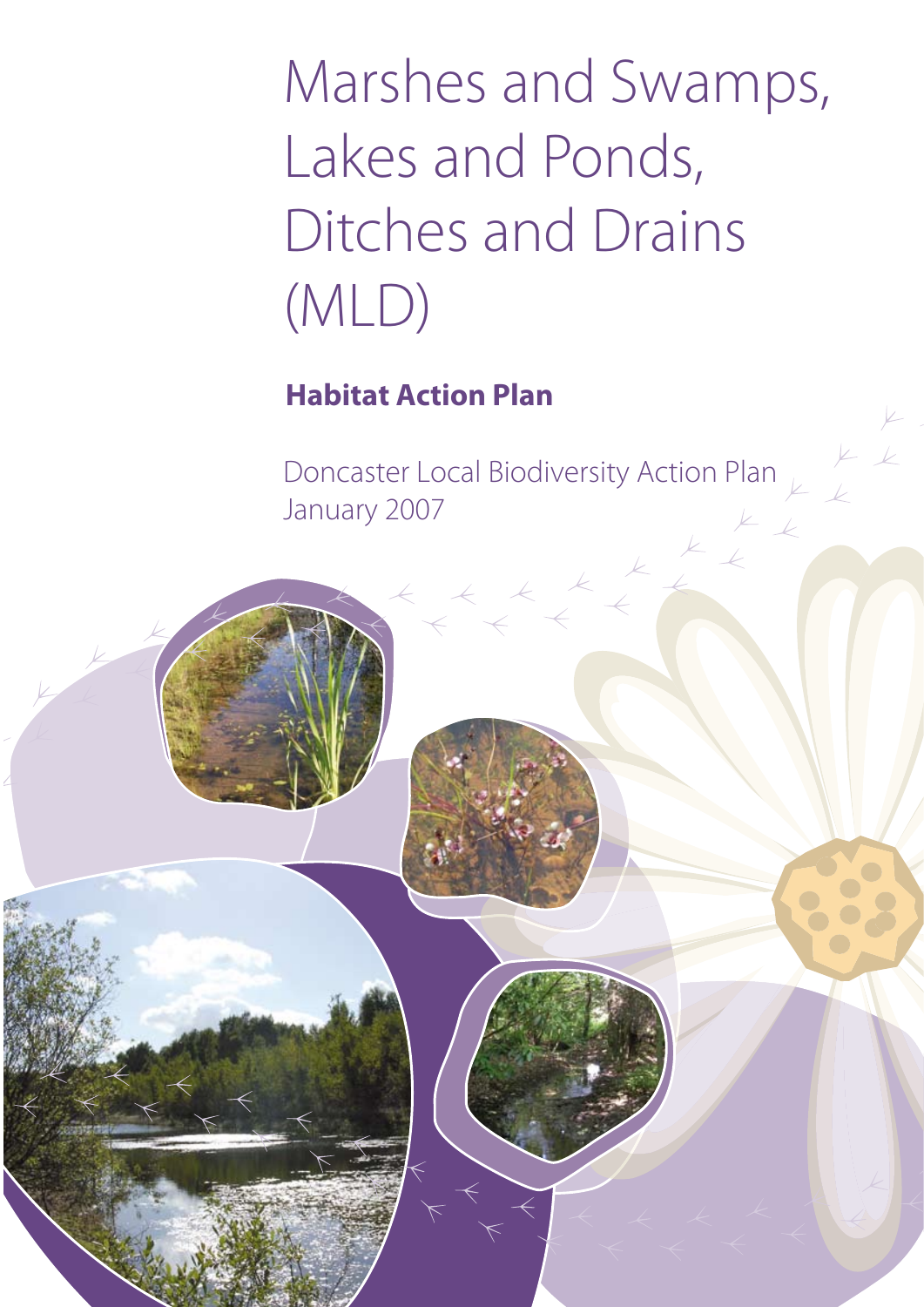## **Table of Contents**

|                                                         | Page |
|---------------------------------------------------------|------|
| 1. Description                                          |      |
| 2. National status                                      | 5    |
| 3. Local status                                         | 5    |
| 4. Legal status                                         | 10   |
| 5. Links to associated habitats & species               | 10   |
| 6. Current factors causing loss or decline              | 11   |
| 7. Current local action                                 | 16   |
| 8. Objectives, targets & proposed actions               | 19   |
| 9. Indicative Habitat distribution & Opportunities maps | 30   |

Doncaster Biodiversity Action Partnership Doncaster Council, Environmental Planning, 2nd Floor, Danum House, St Sepulchre Gate, Doncaster, DN1 1UB.

> Telephone: 01302 862896 Email: bio.diversity@doncaster.gov.uk

www.doncaster.gov.uk/biodiversity







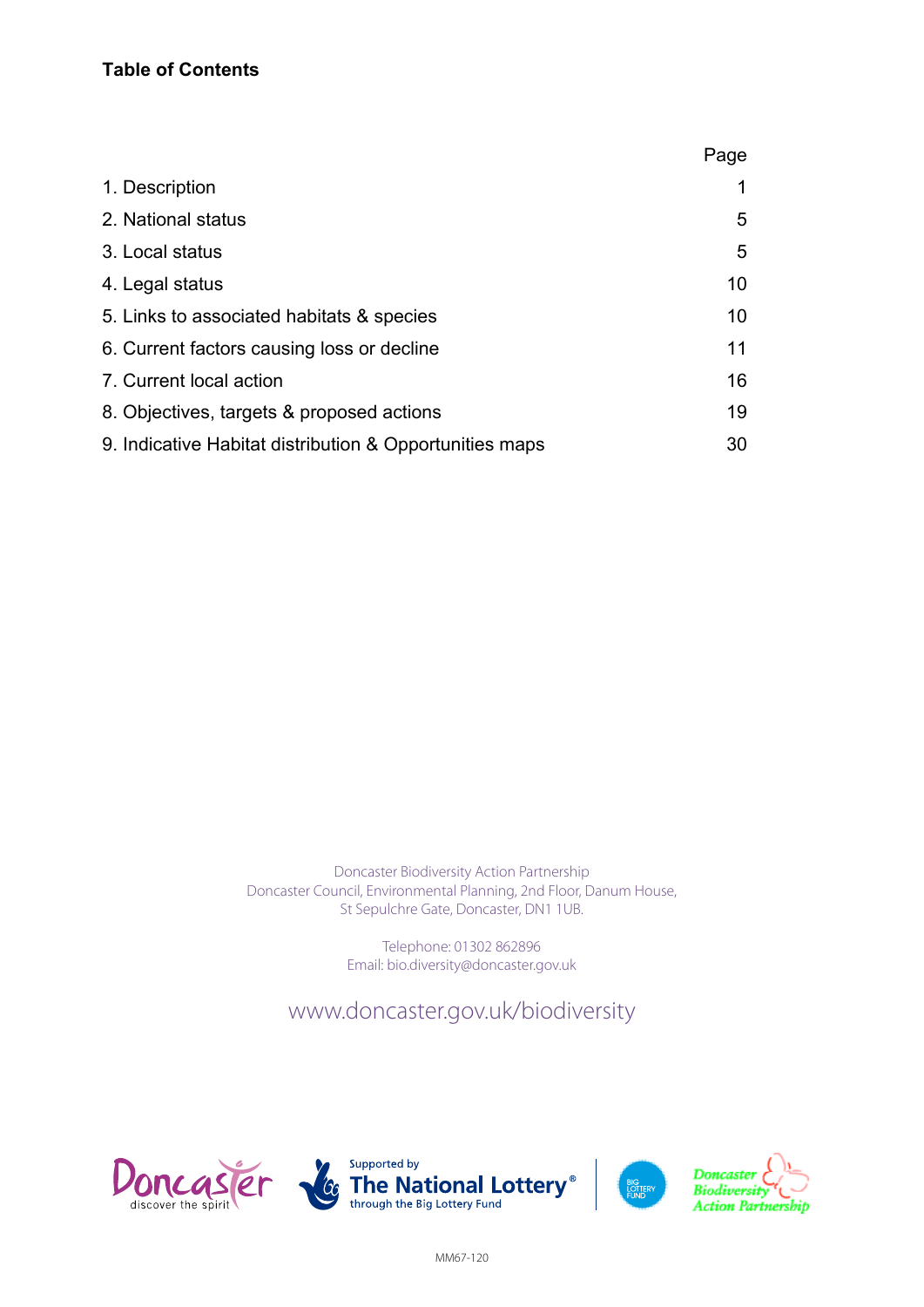## **1. Description**

1.1 Marsh or marshy grasslands refers to vegetation occurring on mineral soils that have a water table close to the surface for most of the year. This type of habitat often occurs on almost level ground around ponds or on the edges of drains. Extensive areas may occur on river valley floodplains where winter water levels are at or near the surface of the ground. The marshes tend to be dominated by reed grasses, such as reed canary grass (*Phalaris arundinacea)*, **tufted hairgrass** (*Deschampsia caespitose)* with rushes, tall herbs and large sedges such as greater pond sedge (*Carex riparia)*.

1.2 Swamp habitat occurs where there are waterlogged conditions, where the water levels are above the level of the soil for most of the year. Swamps are often associated with fluctuating water bodies or watercourses and are frequently inundated on a seasonal cycle. Swamps are species poor in comparison to fen habitats, often being dominated by single species, such as branched bur-reed *(Sparganium erectum)*, reed sweet-grass (*Glyceria maxima)*, reedmace (*Typha latifolia)* or sedges. Narrow bands of 'marginal' vegetation including sweet-grasses (*Glyceria* sp), **Great water parsnip** (*Sium latifolium)*, water cress (*Rorippa nasturtium-aquaticum)*, fool's-water cress (*Apium nodiflorum)*, brooklime (*Veronica beccabunga)*, scattered rush), yellow iris (*Iris pseudacorus)* and branched bur-reed (*Sparganium erectum)* are found on the narrow and often steep margins of lowland watercourses such as drains and ditches, and around the perimeter of steep-sided water bodies.

1.3 Swamp and marsh habitats support a number of National Vegetation Classification (NVC)<sup>[1](#page-2-0)</sup> plant communities. These communities largely comprise singlespecies stands such as S4 *Phragmites australis* (common reed), S5a *Glyceria maxima* (reed sweet-grass), S5b *Glyceria maxima - Alisma plantago-aquatica* – *Sparganium erectum* sub community, S6 *Carex riparia* (greater pond sedge), S8 *Scirpus lacustris* (common clubrush), S10 *Equisetum fluviatile* (water horsetail), S12

<span id="page-2-0"></span>1 Rodwell, J.S. (1995), British Plant Communities (Volume 4) Aquatic Communities, Swamps and Tall-herb Fens. Cambridge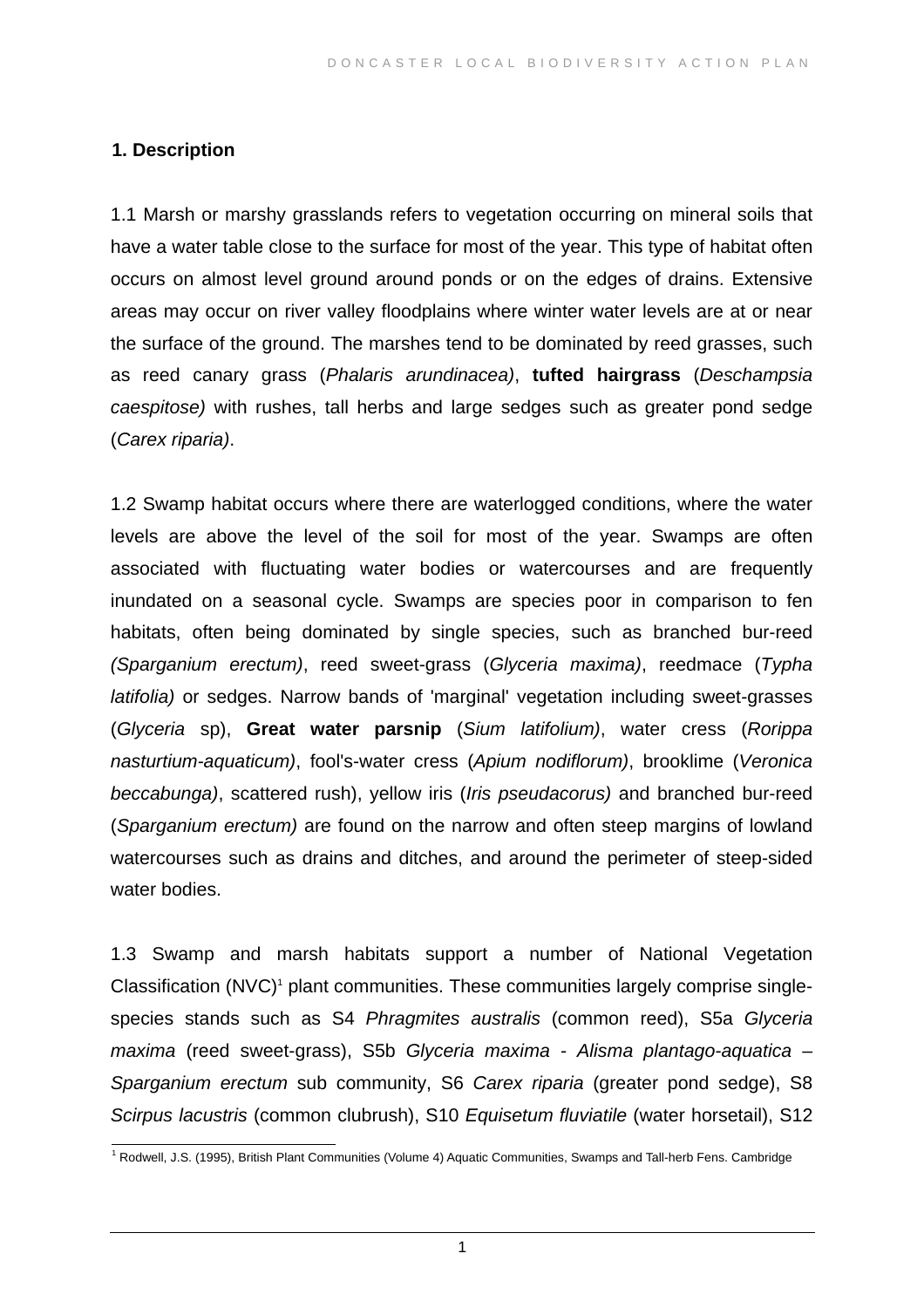*Typha latifolia* (reedmace), S14 *Typha angustifolia* (lesser bulrush), S16 *Sagittaria sagittifolia* (arrowhead), S18 *Carex otrubae* (false fox-sedge), S20 *Scirpus lacustris* spp. *Tabernaemontani* (grey clubrush), S22 *Glyceria fluitans* water-margin vegetation and S28 *Phalaris arundinacea* (reed canary-grass). The edges of marshes and swamps can also support a narrow strip of fen communities such S25 *Phragmites australis – Eupatorium cannabinum* tall herb- fen S26 *Phragmites australis – Urtica dioica,* S28 *Phalaris arundinacea,* and communities with affinities to (M23 *Juncus effusus/acutiflorus – Galium palustre* rush pasture and M27 *Filipendula ulmaria – Angelica sylvestris* mire.

1.4 Lake and ponds are the standing open water habitats that lie beyond the limits of swamp or emergent vegetation. They can contain submerged, free-floating or floating-leaved plants. Submerged species include certain pondweeds (*Potamogeton spp.)* and stoneworts, floating plants including duckweed and **water soldier** (*Stratiodes aloides)*, and floating-leaved plants such as species of water lily, water crowfoots and broad-leaved pondweed (*Potamogeton natans)*. Most of Doncaster's open water habitats are naturally rich in plant nutrients. These water bodies support large amounts of vegetation and a wide variety of animals. Some of the ponds and lakes created as a result of sand extraction in the eastern parts of the borough are perhaps the least enriched. Their clear waters and sandy substrates support some important populations of rarer pondweeds, such as **lesser pondweed** (*Potamogeton pusillus)*, water milfoils (*Myriophyllum spp*.), **needle spike-rush** (*Eleocharis acicularis)* and bristle clubrush (*Isolepis setacea)*, as well as a variety of stoneworts including *Chara* and *Nitella* sp.

1.5 Ditches and drains which hold water most of the year are considered to be open water habitats since there is often no, or only a very slight, flow of water. Many of Doncaster's drain and ditch systems are part of pumped drainage schemes and they support a range of plants similar to that found in ponds. Where dredging or maintenance is infrequent, some ditches and drains can become linear swamp habitats, supporting relict assemblages of a once more-widespread wetland habitat.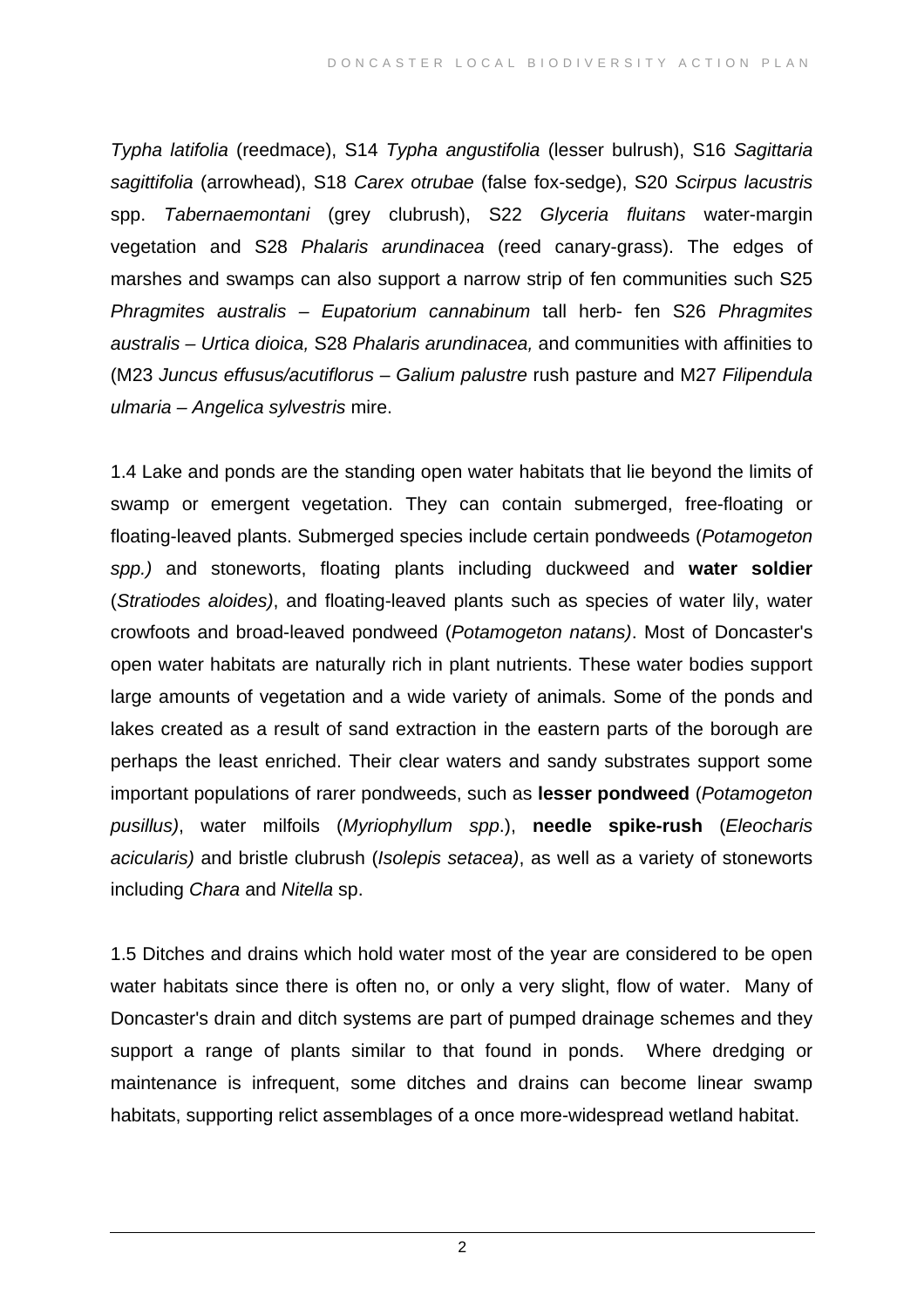1.6 Open water and the open water of ditches and drains support a number of National Vegetation Classification (NVC) plant communities. These communities largely comprise single-species stands. Floating plant communities include A1 *Lemna gibba (*Fat duckweed), A2 *Lemna minor* (Common duckweed), very rarely A3 *spirodela polyrhiza – Hyrdocharis morsus-ranae* (greater duckweed and frogbit), A4 *Hyrdocharis morsus-ranae-Stratioides aloides* (frogbit and water soldier) communities (but lacking frogbit). Aquatic submerged communities include A5 *Ceratophylletum demersi community* (rigid hornwort) and aquatic species which have some floating leaves such as A7 *Nymphaea alba (*white water lily), A8 (*Nuphar lutea*) yellow water lily, A9 *Potamogeton natans* (broad-leaved pondweed and (A10 *Polygonum amphibium*) amphibious bistort). Entirely submerged plant communities can form dense and quite extensive beds of vegetation under the water, communities such as A11 *Potamogeton pectinatus-Myriophyllum spicatum* (spiked water milfoil), A12 *Potmaogeton pectinatus* (fennel pondweed), A13 *Potamogeton perfoliatus-Myriophyllum alterniflorum* (perfoliate pondweed, alternate water milfoil), A15 *Elodea* canadensis (Canadian waterweed), A15 *Elodeae nuttallii* (Nuttall's waterweed). A common community of shallow water margins and many ditches and drains is A16 *Callitriche stagnalis* (common water starwort). Very rarely, water bodies support plant communities with affinities to the A22 *Littorella uniflora s*hore weed) community.

1.7 Around the margins of our lowland ponds and lakes and on the edges of ditches and drains are a number of swamp communities, again communities largely comprise single-species stands such as S1 *Carex elata* (tufted sedge), S2 *Cladium mariscus* (great fen-sedge), S3 *Carex paniculata (*greater tussock sedge), S4 *Phragmites australis* (common reed), S5a *Glyceria maxima (*reed sweet-grass) and S5b *Glyceria maxima* reed sweet-grass, water plantain, branched bur-reed subcommunity, S6 *Carex riparia* (greater pond sedge), S7 *Carex acutiformis* (lesser pond sedge), S8 *Scirpus lacustris* (common clubrush), S10 *Equisetum fluviatile* water horsetail, S12 *Typha latifolia (*reedmace), S13 *Typha angustifolia* (lesser bulrush), S14 *Sparganium erectum* (branched bur-reed), S15 *Acorus calamus* (sweet flag), S16 *Sagittifolia sagittifolia* (arrowhead), S17 *Carex pseudocyperus* (Cypress sedge), S18 *Carex otrubae* (false fox-sedge), S19 *Eleocharis palustris* (common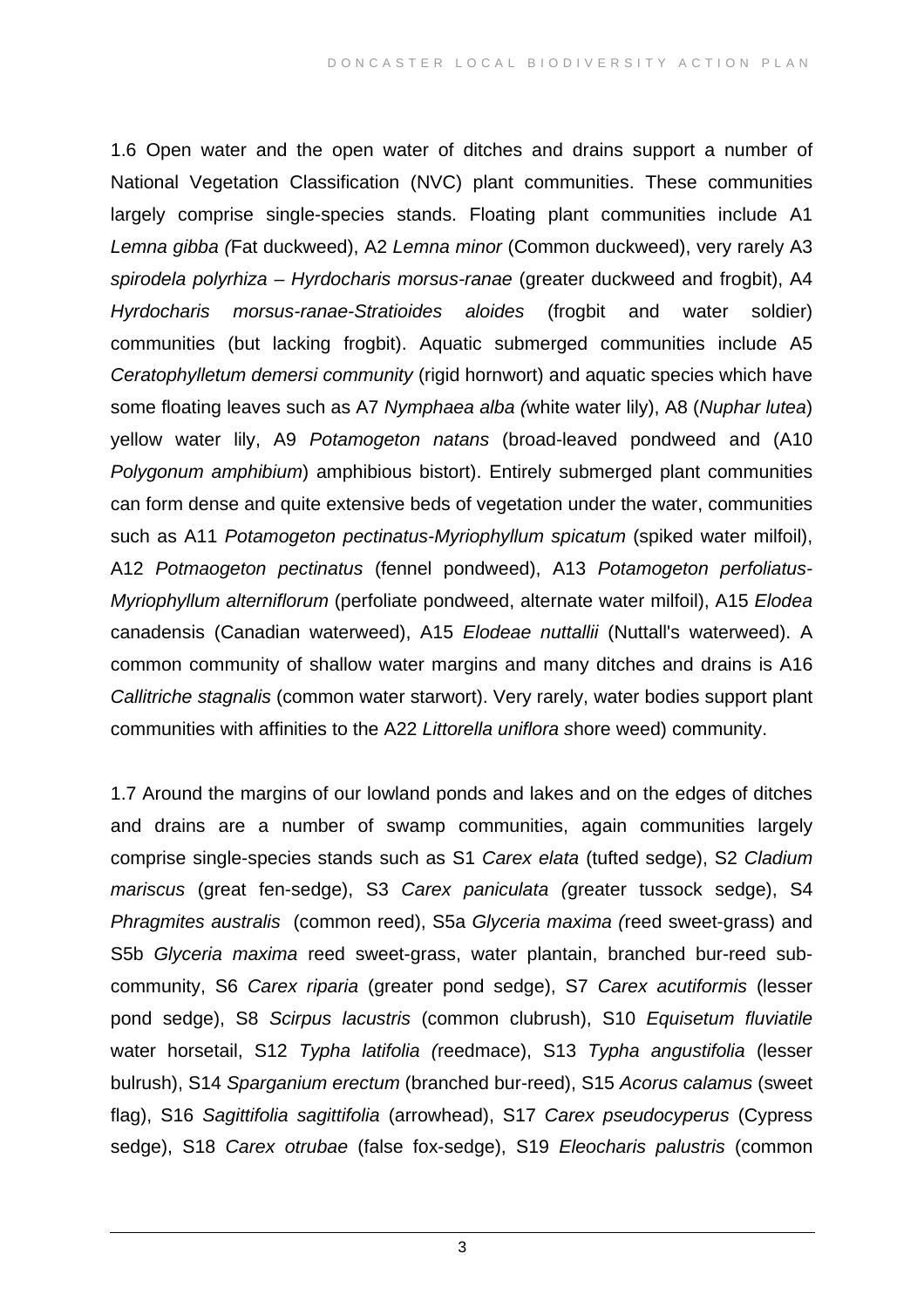spikerush), S20 *Scirpus lacustris* spp *tabernaemontani* (grey clubrush), S22 *Glyceria fluitans* (floating sweet-grass) water margin vegetation, S23 Other water margin vegetation (watercress, fool's watercress. brooklime etc.), S27 *Carex rostrata* bottle sedge – but lacking (*Potentilla palustris -* marsh cinquefoil) and S28 *Phalaris arundinacea* (reed canary-grass).

1.8 Notable species include **needle spike-rush** (*Eleocharis acicularis)* and **floating club-rush** (*Eleogiton fluitans)*, greater tussock sedge (*Carex paniculata)*, cyperus sedge (*Carex pseudocyperus)*, bottle sedge (*Carex rostrata)*, **water violet** (*Hottonia palustris)*, flowering rush (*Butomus umbellatus)*, **whorled water milfoil** (*Myriophyllum verticillatum)*, **tubular water dropwort** (*Oenanthe fistulosa)*, **lesser pondweed** (*Potamogeton pusillus)*, greater spearwort (*Ranunculus lingua)*, mare'stail (*Hippuris vulgaris)*, fine-leaved water dropwort (*Oenanthe aquatica)*, threadleaved water crowfoot (*Ranunculus trichophyllus)* and **water soldier** (*Stratiodes aloides)*. **True fox sedge** (*Carex vulpine)* was once recorded from a small field pond at Steward's Ings Lane in Fishlake; however this species is now thought to have become extinct at this location.

1.9 Standing water habitats are also important habitats for a range of amphibians including **great crested newt** (*Triturus cristatus)*, **grass snake** (*Natrix natrix)*, **water vole** (*Arvicola terrestris)*, **water shrew** (*Neomys fodiens)*, Odonata and other invertebrates such as snails and crustaceans.

1.10 Swamps and open water provide habitat for coarse fish species, which in turn support birds such as heron (*Ardea cinerea)* and **kingfisher** (Alcedo atthis). **Swallows** (*Hirundo rustica)* and **sand martins** (*Riparia riparia)* are regularly seen swooping over standing water to feed upon the invertebrates hovering there. Open water is important for many breeding and wintering water birds. Breeding species include **mute swan** (*Cygnus olor)*, greylag goose (*Anser anser)*, mallard (*Anas platyrhynchos)*, great crested grebe (*Podiceps cristatus)*, little grebe (*Tachybaptus ruficollis)*, **black necked grebe** (*Podiceps nigrcollis)*, coot (*Fulica atra)*, moorhen (*Gallinula chloropus)*, common tern (*Sterna hirundo)*, **black-headed gull** (*Larus ridibundus)* and cormorant (*Phalacrocorax carbo)*.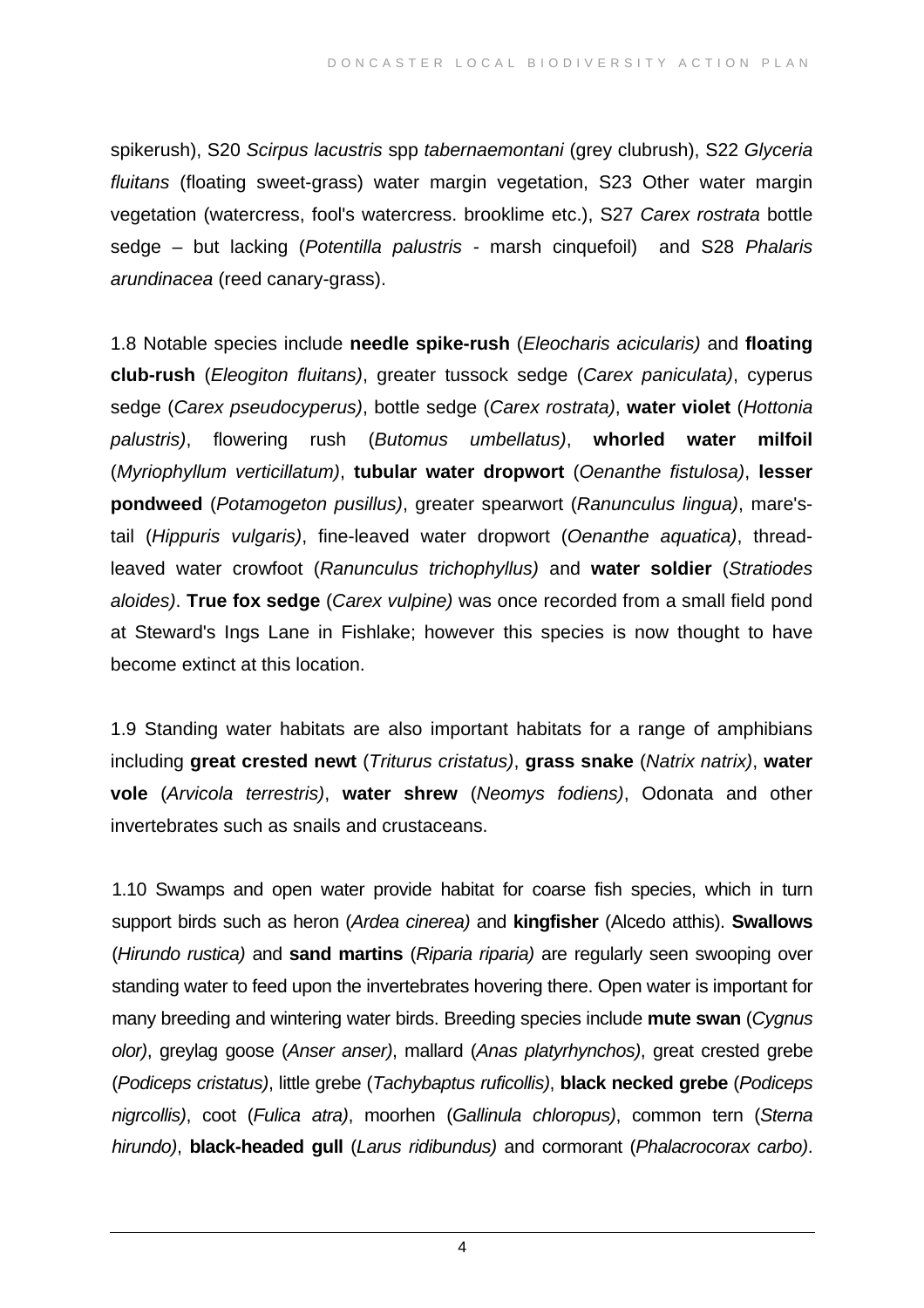**Shelduck** (*Tadorna tadorna)*, **teal** (*Anas crecca)*, **wigeon** (*Anas penelope)*, **shoveller** (*Anas clypeata)*, **pochard** (*Aythya farina)*, **golden eye** (*Bucephala clangula)*, **Arctic tern** (*Sterna paradisaea)*, little egret (*Egretta garzetta)*, goosander (*Mergus merganser)*, and a range of diving and dabbling ducks are also reliant upon open water habitats for feeding and over winter roosting.

## **2. National status**

2.1 Standing open waters include both natural systems, such as lakes, meres and pools as well as a wide range of man-made waters such as reservoirs, ponds and gravel pits. There are three main types of standing water habitat; nutrient poor (oligotrophic) typically found in upland areas of northern and western Britain: nutrient-enriched waters, typical of lowland Britain and: ponds with intermediate nutrient levels (mesotrophic) which potentially have the highest biodiversity.

## **3. Local status**

3.1 Doncaster's present day open water habitats tend to have been created by man's activities. Large natural water bodies, such as Thorne Mere, have long since been drained and the meandering morass of rivers, fens, bogs, pools and mires of the Hatfield Chase changed almost beyond recognition by drainage and subsequent mineral extraction.

3.2 Whilst it can be validly argued that the Borough does not hold any truly 'natural' large water bodies anymore, the most 'natural' water bodies are to be found at sites such as Shirley Pool SSSI (Site of Special Scientific Interest) located on a paleochannel or Historic River Course. Whilst many other ponds, lakes and pits now appear quite natural they owe their origin to activities such as mineral extraction (clay and sand pits), construction of canal, railway and road embankments (borrow-pits), fishing (historic fishponds), power generation (mill ponds), stock watering (field and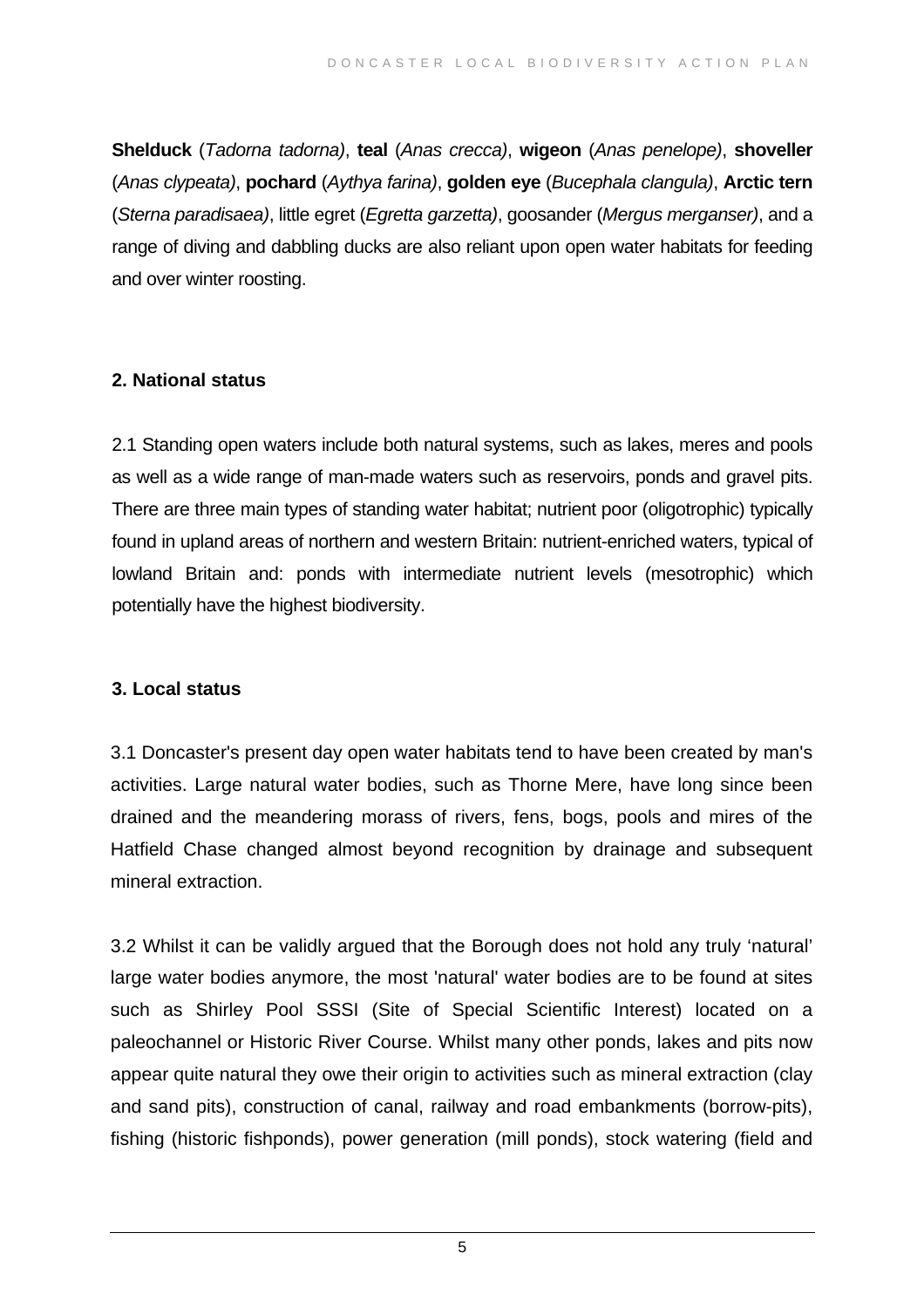dew ponds) and ornament (the 1790s-1870s fashion for serpentine lakes at country houses and parkland estates). The extensive ditch and drain network of the Humberhead Levels are now the only remnants of the once widespread wetlands. They are highly modified and generally in a 'juvenile' state of colonisation due to repeated interventions such as dredging. Perhaps some of the most natural open water bodies are in fact some of those created as a result of mining subsidence in relatively recent times. These water bodies often received very little intervention from man during their establishment period and, as a result, they support many natural features, variety and wide transition zones between open water, swamp, marsh, carr woodland fen and wet grassland. Several have been designated as Sites of Special Scientific Interest (SSSIs). They are now maturing to an extent that human intervention and 'management' is necessary if we wish to maintain the diversity of habitats and the wide range of dependant wildlife.

3.3 There are still many small field ponds in the Fishlake and Sykehouse areas, but works by Mr C. Howes and Mr S Warburton have highlighted the rapid decline in pond numbers of recent times. In the Parish of Fishlake 197 ponds existed in 1982 compared with 6 in 1981<sup>[2](#page-7-0)</sup>. Some of the remaining ponds such as at Steward's Ings Lane Meadow (SSI 9.10)<sup>[3](#page-7-1)</sup>, and Cowick Road Pasture and Pond (SSI 9.11) are Sites of Scientific Interest, although even these are drying out. Trumfleet Pit (SSI 7.27) and Trumfleet Pond (SSI 7.28) are also SSI ponds. Semi-natural woodland ponds are also to be found at Hurst Plantation, Savage Brooks and Marr Flatts Wood (SSI 4.32), Hatchell Wood West (SSI 2.44a), Hatchell Wood East (SSI 2.44b) and Martin Beck Common Ponds (SSI 4.24a & 4.24b), Bawtry Forest on the Sherwood Sandstone, and at Howell Wood (SSI 6.1) on the edge of the Coal Measures.

 $\overline{a}$ 

<span id="page-7-0"></span> $^2$  Chris Hill and Terry Langford (1992) Dying of Thirst: A response to the problem of our vanishing wetland.

<span id="page-7-1"></span><sup>&</sup>lt;sup>3</sup> DMBC, Re-survey of Sites of Scientific Interest in the Doncaster Metropolitan Borough 1996/97, Volumes 1-9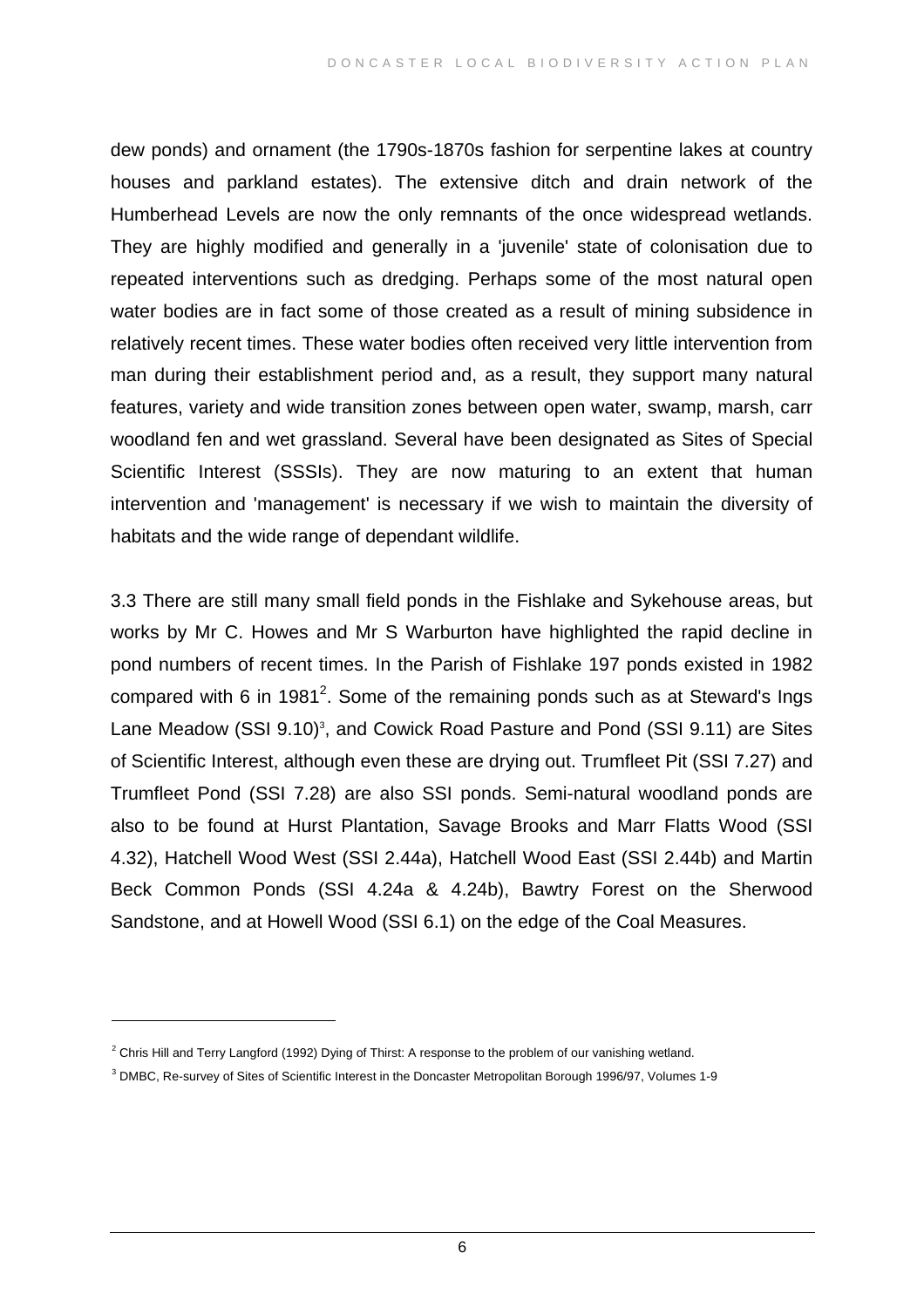3.4 Mineral extraction (predominantly clay) has resulted in diverse wetland sites at Edlington Brick Pond (SSI 2.7), Shaw Lane Pond (SSI 2.32), Cantley Park Lake (SSI 2.40), Rossington Brick Pond (SSI 2.51), Gravel Hill Plantation, Lake and Gypsy Plantation (SSI 2.54), Rossington Hall Brickponds and Plantations (SSI 2.58a+b), Cementation Pond (SSI, 3.18), Willow Garth Fish Ponds (SSI 3.22), Arksey Pond (SSI 3.25), Black Pond (SSI 3.33a), Moss Brick Pond (SSI 7.20), Joan Croft Pond (SSI 7.26), Lodge Lane Pond (SSI 7.32), Riddings Farm Pond (SSI 7.22a) - now entirely *Glyceria* marsh, and Westfield Ings (SSI 9.5). New ponds are being created as fishing lakes and irrigation lagoons but some, such as Topham Farm pond (used as a source of soil to repair the Sykehouse Barrier Bank), have been created specifically to benefit biodiversity.

3.5 Sand and gravel extraction has created many temporary and semi-permanent water bodies at Brecks Pond (SSI 8.18), Dodge Dike Pond (SSI 8.22), Hurst Plantation, Savage Brooks and Marr Flatts Wood (SSI 4.32), Austerfield Sandpits and Willow Holt (SSI 4.30), Blaxton Common (SSI 4.47a) and Ash Holt (Finningley) (SSI 4.45). Hickleton Marl Pits (SSI 6.33) is a flooded mineral extraction site on the Magnesian limestone. Other recently created ponds on limestone occur at Nursery Lane Quarry (SSI 6.61).

3.6 Water bodies are associated with industrial processes such as sludge lagoons at Adwick-le-Street Sewage Works (SSI 3.16), wastewater settlement lagoons from glass manufacturing at Pilkington's Burgy Banks (SSI 3.28), ash lagoons at Thorpe Marsh Area (SSI 7.25b) and cooling water ponds at the now-defunct Thorpe Marsh Power Station.

3.7 Borrow pits associated with railways, roads canals, and flood defences are a common feature of Doncaster's countryside, although many are now drying out and terrestrialising due to a lack of management. Drains have been created alongside new roads in the Decoy Bank Area (SSI 2.28). Borrow-pits are associated with flood defences on the Ea Beck at Thornhurst Pond (Carcroft) (SSI 7.16), at Norwood (SSI 3.20), Tilts and Old Ea Beck (SSI 3.19), on the River Don at Bentley Ings (SSI 3.30),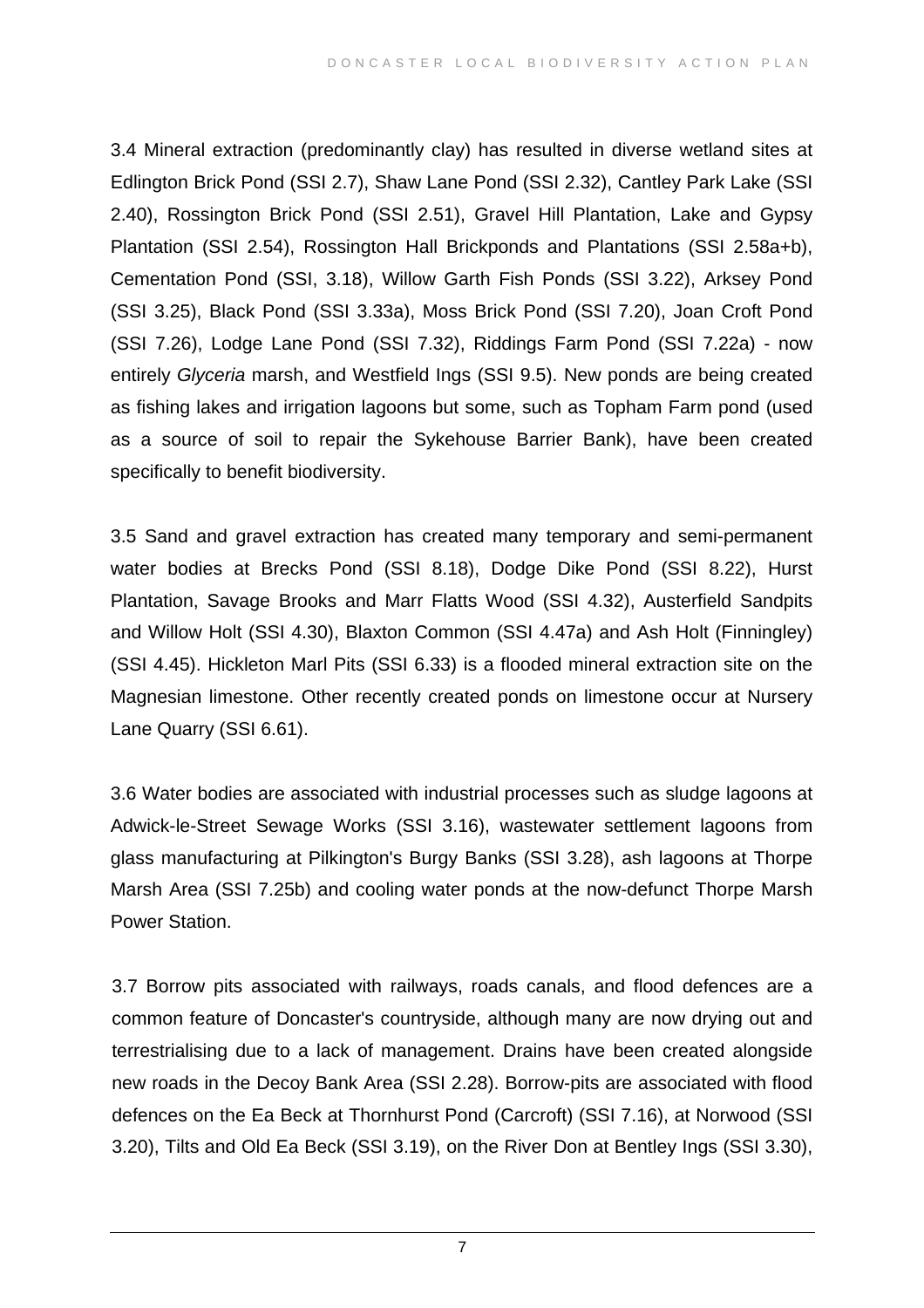Arksey Ings (SSI 3.29), Bentley Bank (SSI 3.27), Barnby Dun Borrow Pits (SSI 8.9a & 8.9b), Thorpe Marsh Area (SSI 7.25b), on the River Dearne at Mexborough Low Pasture (SSI 5.5), at Torne Valley (SSI 4.48a,c,e+f) on the River Torne and at Gainsborough Road Pond (SSI 4.27) on the River Idle.

3.8 The construction of a raised canal network has also created borrow pits at Northfield Pond (SSI 8.4), Croft Ings (SSI 8.8 a,b+c) and Bramwith Lock Woods (SSI 8.3). Long stretches of borrow-pits and numerous small ponds are also associated with railways at Thorne Railway Delves (SSI 9.19), Wrancarr Drain and Braithwaite Delves (SSI 7.29) and in Bentley Ings (SSI 3.30).

3.9 Historic structures such as castles, moated manor houses, mills and country house estates are associated with open water habitats. A large proportion of these are on the Magnesian Limestone, those such as Bilham Park Fish Pond Plantation (SSI 6.25), Hickleton Park (SSI 6.34), Campsmount Park (SSI 7.7), Campsall Country Park (SSI 7.8), Skellow Mill Pond (SSI 7.5), Cusworth Hall (SSI 3.10), Melton College and Cadeby Riddings (SSI 6.50a & 6.50b), Barnburgh Hall (Thunderhole candidate SSI 6.67), Crookhill Park and Plantation (SSI 4.2), St Catherine's Lily Pond (SSI 2.22), Tickhill Castle (SSI 4.18) and Tickhill Mill Pond.

3.10 Askern Pool, Hanging Wood and Highfields Lake (SSI 3.6), Castle Hills, Scawthorpe (SSI 3.17), Arksey Round-About Moat (SSI 3.24) and Moat Hill, Bentley (SSI 3.26) - which is now mostly fen - are historic water bodies located on the eastern edge of the Magnesian Limestone, whereas Fenwick Hall Moat (SSI 7.22b) lies entirely within the Humberhead levels. Ponds in Frickley Park (including Whin Covert) (SSI 6.3) lie on the western foot of the Magnesian Limestone ridge. Bawtry Hall Park and Lake (SSI 4.26a) and Manor Holt - Bawtry Forest (candidate SSI 4.54) are located on the Sherwood sandstone.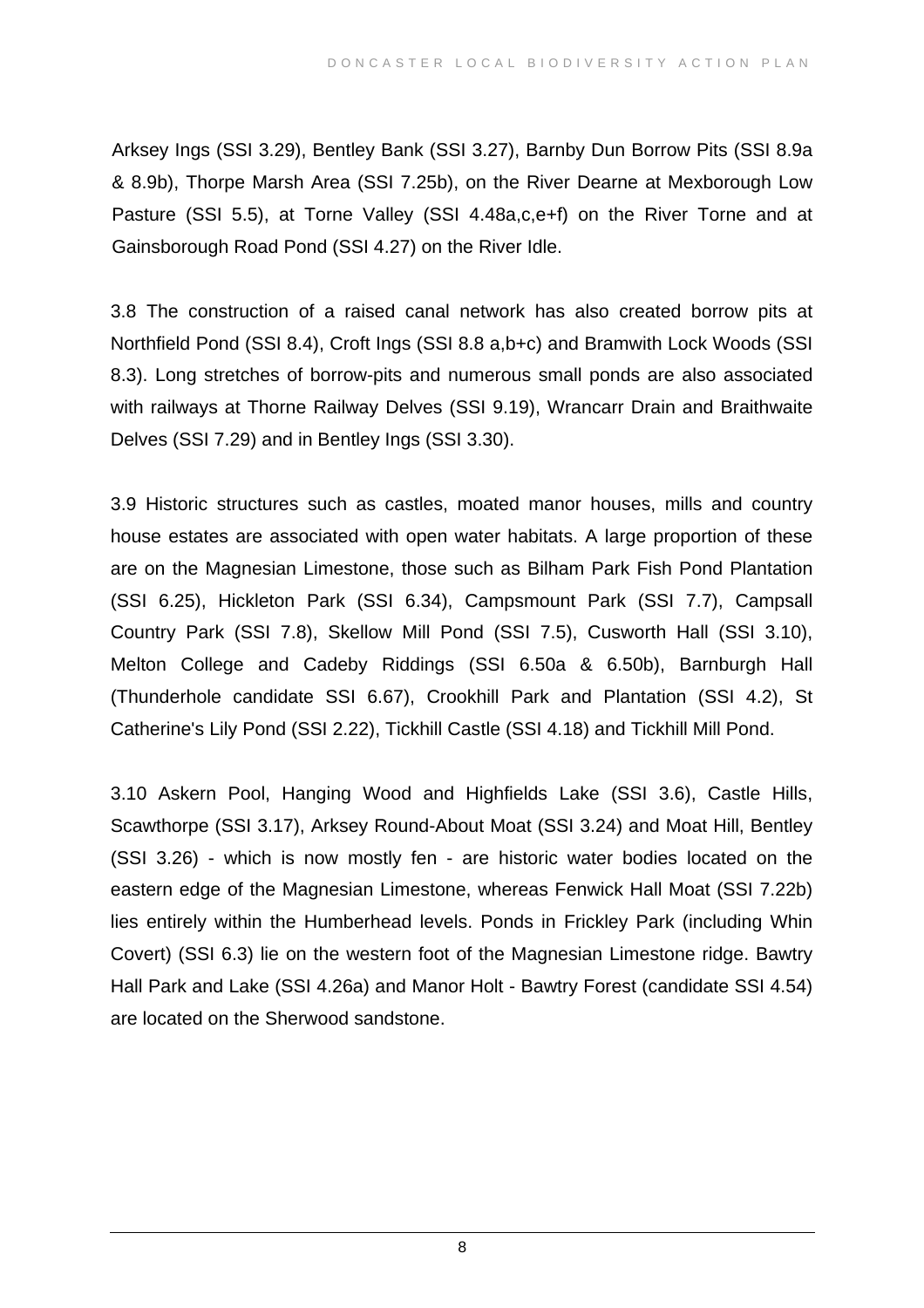3.11 The lowlands of the Humberhead Levels and the Potteric and Loversall Carrs are crossed by a network of regular drainage channels with numerous pumping stations pumping water into highland carrier drains and embanked rivers. Thorne and Hatfield Moors also have a number of open water bodies, which are very important to wildlife given their location in surrounding favourable habitat. Species-rich drain networks in the Torne Catchment include Mother Drain (SSI 2.49b) - Rossington Bridge-, numerous field drains and toe drains in the Torne Valley (SSI 4.48a, c, e, f).

3.12 In the area around the Ea Beck and River Don there are species-rich drains at Wellsyke Drain (SSI 3.13), Old Ings and Chequer Lane (SSI 8.1a+b), Ruskholme (SSI 8.1c), Wrancarr Drain and Braithwaite Delves (SSI 7.29), Thorne Watersides, Oxbows and Ings (SSI 9.12) and many non-SSI in the Thorpe in Balne – Kirk Bramwith area.

3.13 Drains around Thorne Moors and the Hatfield Chase are also important reservoirs of wetland biodiversity. Several drains have been designated as SSIs, such as Oak Moor and Chadwick Dike Area (SSI 9.17), North Soak Drain (SSI 9.24) - East of Maud's Bridge, Old Goodnow Drain (SSI 9.23), Sandhill Farm Drain (Boating Dike) (SSI 9.25) and Redhouse Farm Drain (Boating Dike) (SSI 9.26), both parts of the former River Don, Bletcher's Drain (SSI 9.27), Clay Bank Drain (SSI 9.28a & 9.28b), Hassock Drain (SSI 9.29), M180 North Drain (SSI 9.30a) and Askern's Drain (SSI 9.30b), Crow Trees Moor Drain West and Moor Lane Drain (SSI 9.31a+b), West Moor Drain (SSI 9.37), Remple Common Drain (SSI 9.38) and Hatfield Moors West (SSI 9.40d).

3.14 Drains and ditches also form part of several statutory Nature Conservation sites at Shirley Pool SSSI, Potteric Carr SSSI, Sandall Beat Wood SSSI, Thorne Moors SSSI, SAC and SPA and Hatfield Moors SSSI, SAC and SPA.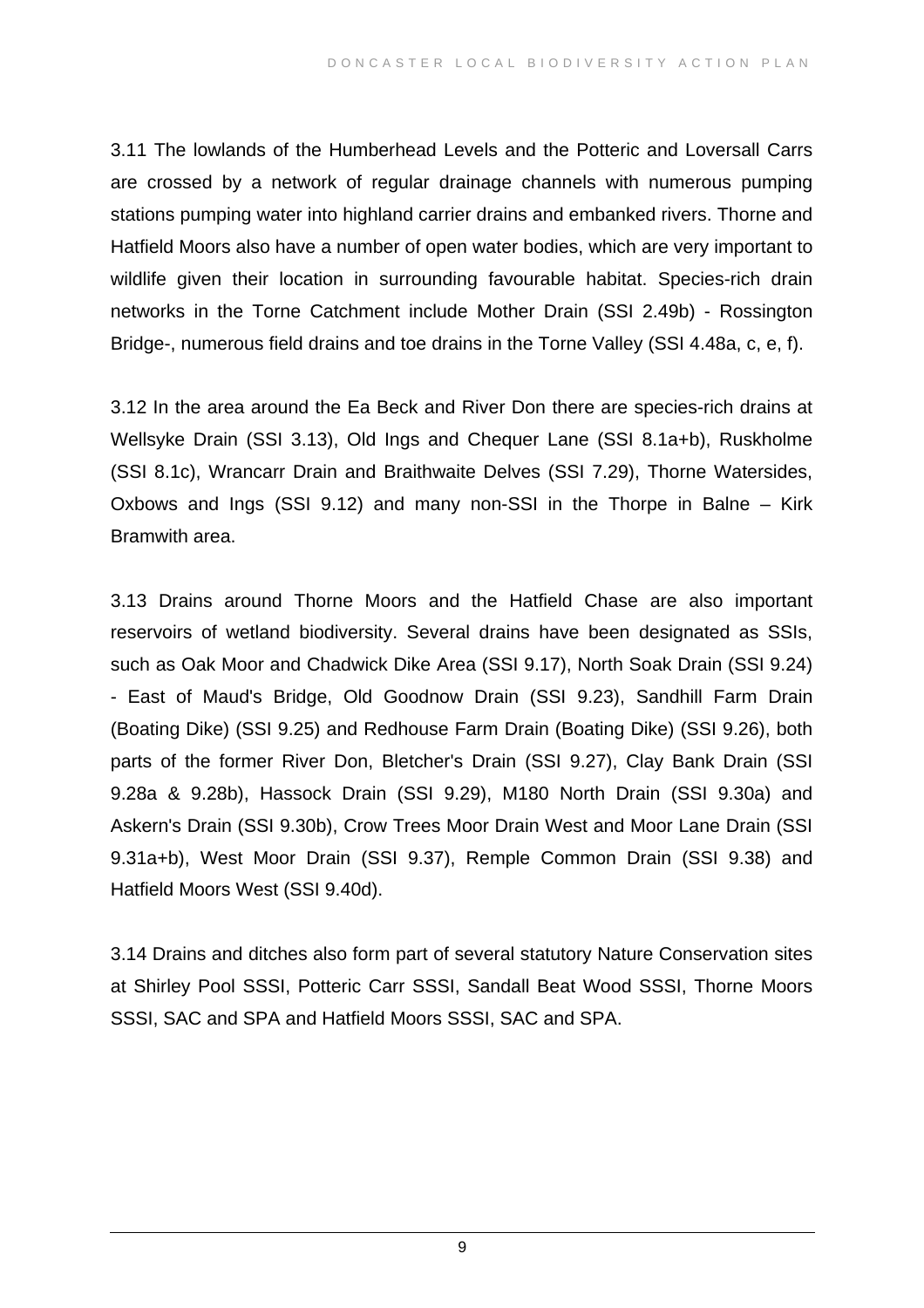## **4. Legal status**

4.1 Sites identified as SSSIs and SSIs have a presumption against developments that would have an adverse effect on their conservation value.

4.2 Modification to ditches and drains require consent from the Internal Drainage Board, or the Environment Agency where no Internal Drainage Board exists. Modifications to ponds and water bodies may require Environment Agency Consent. Discharges, abstractions and impoundments require Environment Agency Consent. Water Companies and Internal Drainage Boards also have duties to protect biodiversity.

4.3 The Defra Environmental Impact Assessment Regulations apply to the conversion of uncultivated land or semi-natural areas for intensive agricultural purposes and therefore apply to marshes, swamps, open water ditches and pond habitats. They also apply to historic earthworks such as moated sites. Such sites may also be afforded protection through designation as Scheduled Ancient Monuments.

## **5. Links to associated habitats & species**

5.1 The Marshes and Swamps, Lakes and Ponds, Ditches and Drains Habitat Action Plan is linked to the following Habitat Action Plans

- Rivers, Canals, Oxbows, Major Streams and Subsidence Flashes (RCF)
- Minor Streams, Springs, Fens, Flushes, Mires and Fenny Fields (SFM)
- Reedbeds (RB)
- Neutral and Wet Grassland (NWG)
- Wet Woodland (WW)
- Greenways (GW)
- Ancient and Species Rich Hedgerows (ASH)
- Arable Field Margins (AFM)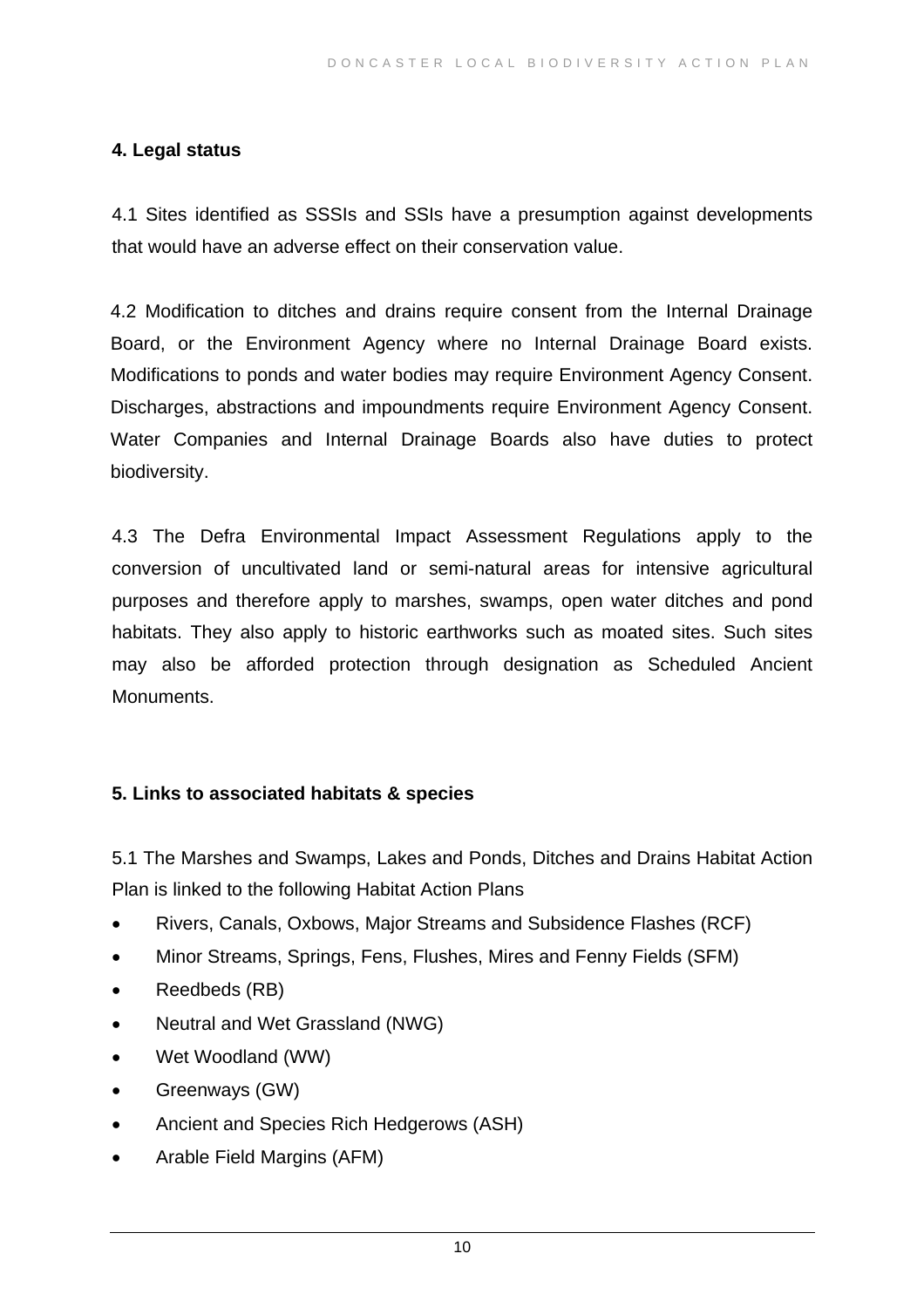5.2 **'A Species Audit of Doncaster Borough'** has been produced as part of the Doncaster Local Biodiversity Action Plan. Species highlighted in bold within the Habitat Action Plans are identified within Doncaster's Species Audit and are conservation priorities. The Audit identifies **152** species associated with Marshes and Swamps, Lakes and Ponds, Ditches and Drains.

#### **6. Current factors causing loss or decline**

6.1 Habitat loss, such as infilling of drains, piping or culverting of ditches and infilling of ponds can occur, but such activities may require land drainage consent from either the Environment Agency or Internal Drainage Boards. Vulnerable habitats are often within agricultural land away from footpaths or bridleways and therefore losses often go un-reported.

6.2 Maintenance of water levels is critical to the preservation of open water. Abstraction for drinking water has led to a lowering of groundwater levels and aquifer depletion, which affects ground-water-fed water bodies. This causes terrestrialisation of wetland habitats, promoting natural succession to scrub woodland. The water bodies such as Gravel Hill Lake, Rossington and the ponds on Blaxton Common (SSI 4.47a) on the sandy areas of eastern Doncaster are particularly prone to changes in groundwater levels. Future expansion of Doncaster's population will put increased pressure on the aquifers, risking lowering of the water table and drying-out of wet sites. The sandstone aquifer is significantly depleted for irrigation of potato farms in the summer. Conversely, cessation of mine pumping can lead to increasing ground water levels in other areas.

6.3 Development pressures threaten to isolate ponds and water bodies and sever links between open water, drains and other habitats in the surrounding countryside. The St Catherine's Lily Pond (SSI 2.22) is a wetland site that is at risk of isolation if further planned development proceeds, however it is hoped that linking corridors of suitable habitat will be included in the design of the housing sites. Shaw Lane fishing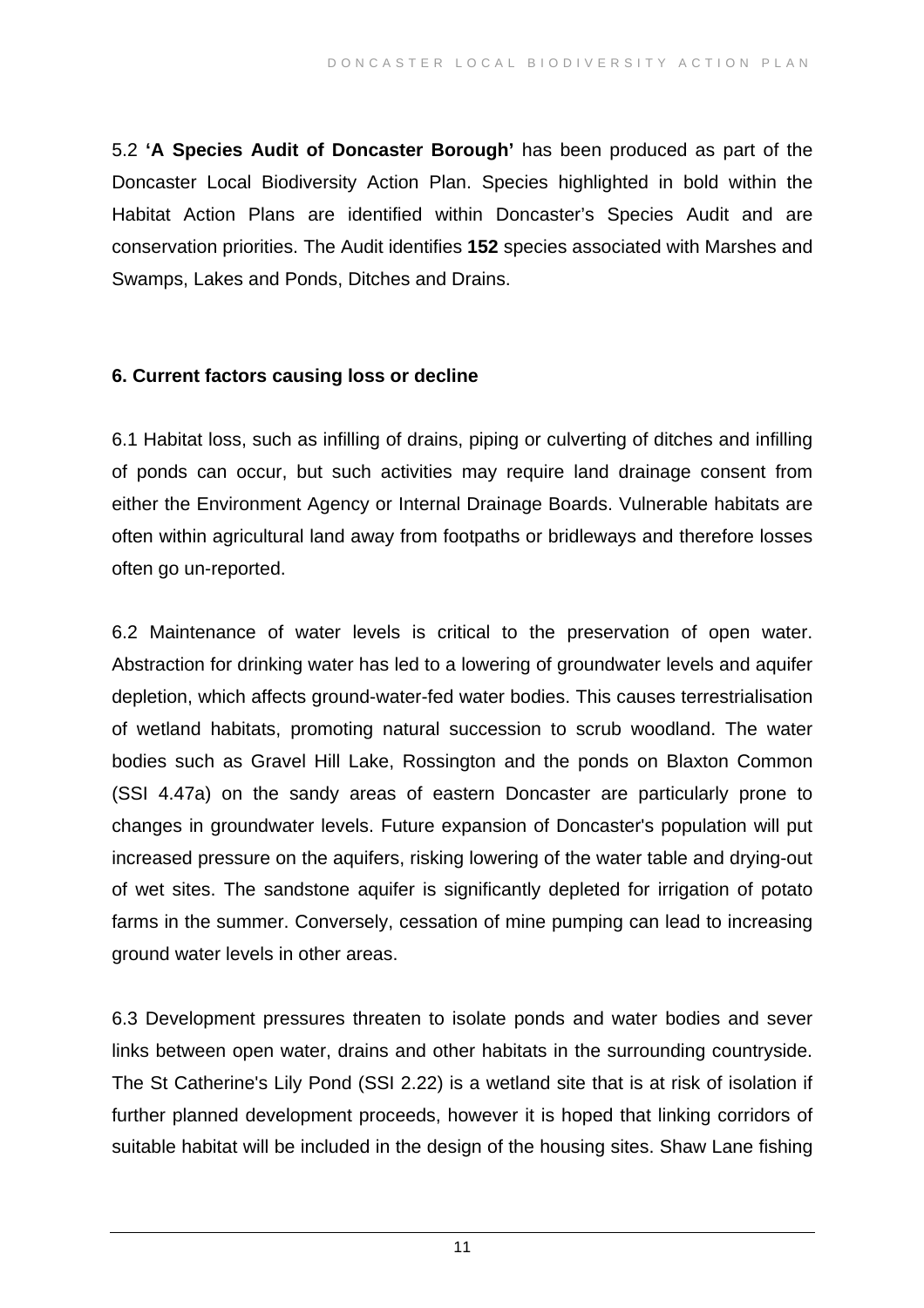pond is a small flooded brick pit that is now surrounded on all side by roads and industrial and retail development.

6.4 Abstraction from drains for irrigation lowers ditch and drain levels and could even affect main rivers such as the Torne where there are proposals to allow tidal backflow from the Trent.

6.5 Flood defences have caused the drying up of wetland sites and can sever natural floodplain swamps and marshes from periodic inundation.

6.6 Wet areas such as ponds and flooded fields have become established as a result of past mining subsidence. However, mining subsidence remediation falls under the remit of the Coal Mining Subsidence Act 1992 and the Doncaster Drainage Act 1929, which require that land returns to a state that existed prior to the onset of mining subsidence. The wet areas created will now be lost as the effects of subsidence are rectified on agricultural land.

6.7 Water quality can be adversely affected by some agricultural, industrial and quarrying operations and this may be a factor in the reduction in species diversity noted in Hatfield Chase Drains. Nutrient enrichment causes increased growth and dominance of vigorous plant species and can lead to a loss of biodiversity. High sediment loads can smother vegetation and create anaerobic conditions. There are local problems of septic tank overflows and illegal discharge of untreated sewage direct into Internal Drainage Board drains, as well as releases of storm-water overflows from sewage works. Pressure to comply with the Water Framework Directive is leading to major improvements to Waste Water Treatment Works, which is bringing improvement in the water quality of discharges from sewage works (although this does not tackle the problems of septic tank contamination in IDB drains).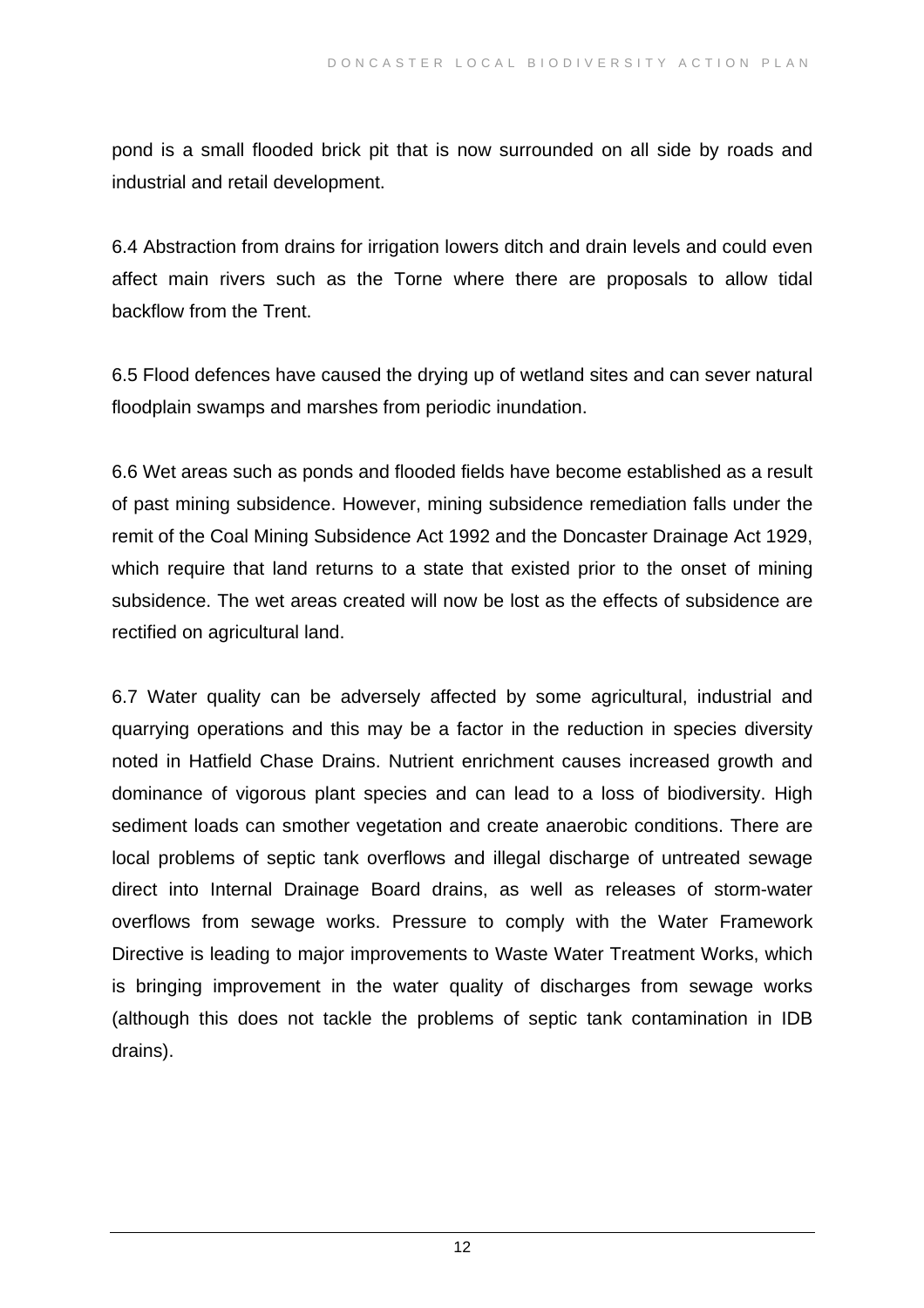6.8 Despite guidelines on the choice of appropriate weather conditions and the leaving of buffer strips beside open watercourses, spraying of adjacent agricultural land with pesticides and fertilisers can lead to contamination of ditches and drains. Fertiliser application and excessive manuring of fields around ponds, marshes and swamps can also cause nutrient enrichment. There are many examples of agricultural tillage within 6 inches of the drain bank tops in many parts of the Hatfield Chase and wider Humberhead Levels. This leads to bank slippage and erosion, requiring increased drain maintenance.

6.9 Routine drain management, including dredging, artificial bank reinforcement and piping can be detrimental to drain biodiversity and may adversely affect the habitat of species such as water vole. However, the potentially more ecologically damaging piping and over-deepening are now last resort options for achieving the required drainage. The typically steep trapezoidal drain profile also limits the potential biodiversity value of drains by limiting the marginal /emergent growth to a narrow strip.

6.10 Restoration of historic landscapes can be detrimental to the biodiversity of ornamental lakes and ponds that have naturalised. It is difficult to strike an appropriate balance between conflicting objectives for the conservation of historic and wildlife features.

6.11 Use of ponds as fishing lakes causes poor water quality due to the stirring-up of sediments by bottom-feeding fish. Discarded line can be harmful to water birds. Excessive management of emergent vegetation and overhanging branches snag fishing lines and consequently are often results in less than sympathetic cutting.

6.12 Changes in surrounding land uses can have a serious effect on the local water table and water quality, in particular the covering of local catchments with impervious surfaces or the directing of oil and silt-contaminated road run-off into existing water bodies. Ponds on heathland sites are particularly prone to lowered ground water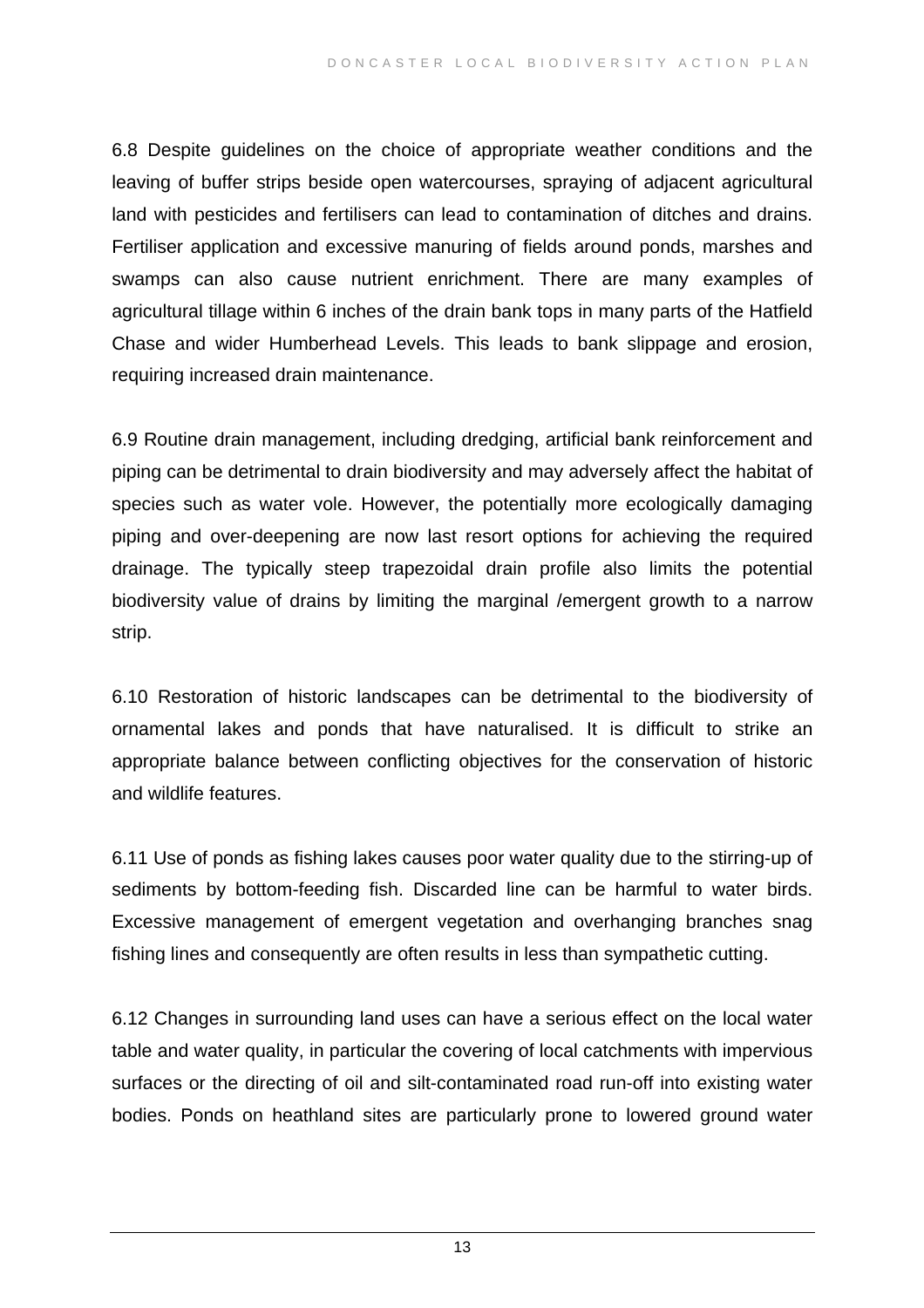levels and the desiccation effects of afforestation of surrounding land as may have occurred at Martin Beck Common Ponds (SSI 4.24a & 4.24b).

6.13 Lack of management and low rainfall can result in terrestrialisation of borrowpits and ponds. These water bodies can sometimes be the last reservoir for protected species such as **great crested newt** *(Triturus cristatus)*, which may have lost suitable breeding habitats in the wider countryside.

6.14 Rising sea levels may cause increased salinity of the ground water in low-lying areas and may impair effective drainage of the land.

6.15 Native plant diversity in some water bodies and drains has been reduced due to invasion by introduced plants. Alien plant species associated with still water habitats include New Zealand pigmyweed (*Crassula helmsii)*, water fern (*Azolla filiculoides)*, water milfoil (*Myriophyllum aquaticum)* (also known as parrot's feather) and Himalayan balsam (*Impatiens glandulifera)*. Spread of alien species, in particular *Azolla* and parrot's feather can be a problem in small ponds with public access, where the emptying of aquaria or transfer of excess frogspawn from garden ponds can lead to inadvertent introductions. Himalayan balsam, a plant originally introduced because of its attractive pink skullcap flowers, has escaped the confines of garden and now covers many miles of riverbank and surrounds ponds and marshes in a 6 foot dense forest of succulent, 'triffid'-like undergrowth. *Crassula* is a particular problem because it obliterates all other plants by spreading in shallow water, forming dense floating mats over deeper open water and even spreading onto land. It can be spread by transfer of the smallest fragments of plant material and can easily be caught on birds' feet. *Crassula* is a major problem at Bawtry Hall Park and Lake (SSI 4.26a) and is also present at Dodge Dike Pond (SSI 8.22) and in ponds on Austerfield Sandpits and Willow Holt (SSI 4.30).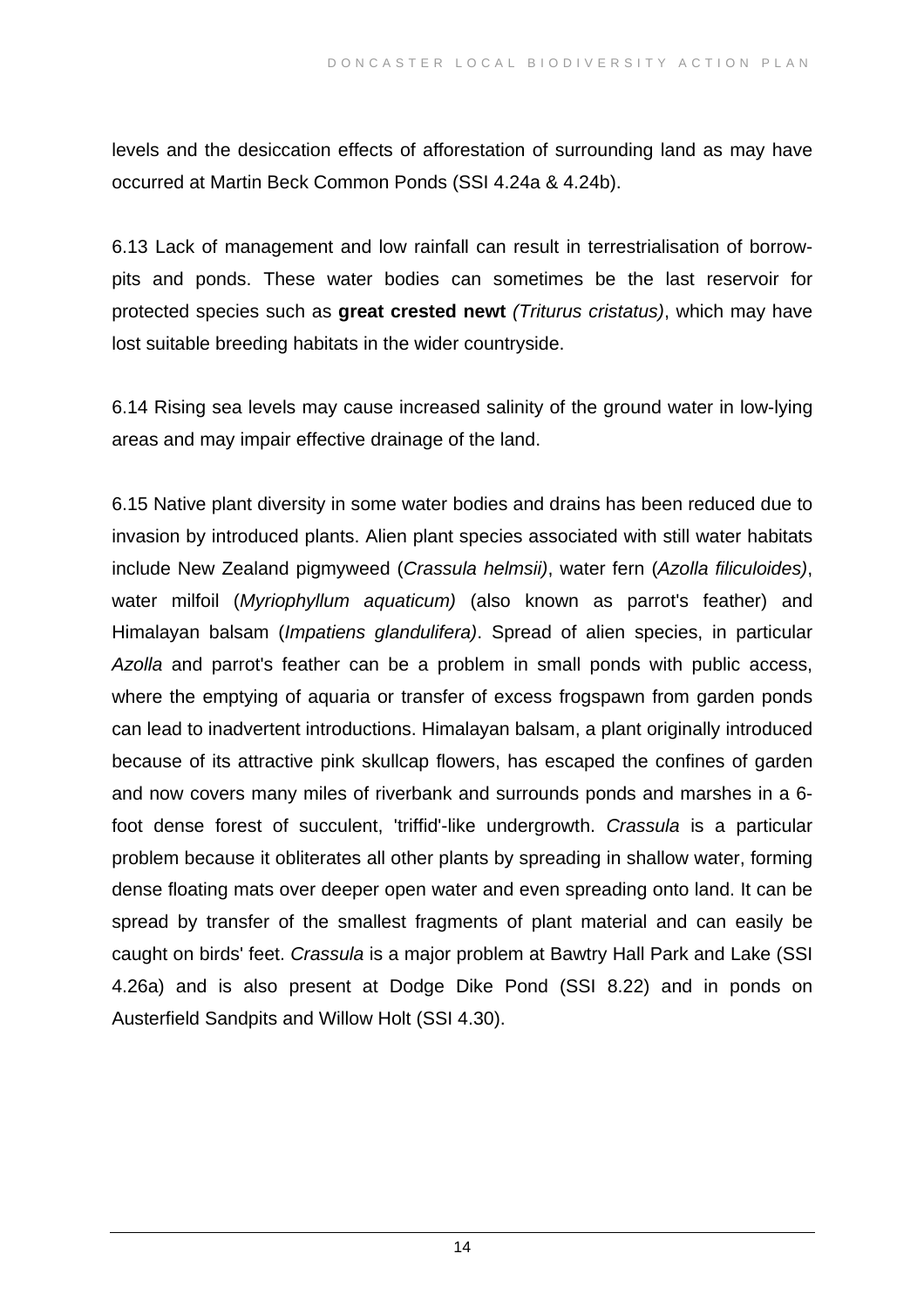6.16 Emptying of aquaria may also be responsible for the presence of the Amazonian freshwater jellyfish *Craspedacusta sowerbii,* which has been recorded at Hatfield Marina for several years. Transfer could also have occurred on canoes or boats brought into the marina since there are also known to be populations in some canal systems.

6.17 Increasing recreation pressures including boating, jet skiing and angling can affect the wildlife value of lakes and ponds. Ponds are also often stocked with fish without the landowner's permission.

6.18 Ponds can also be used as general tipping sites and those near lanes and byways are at risk from fly tipping.

6.19 Reclamation of mineral extraction sites can create opportunities for extensive wetland creation where the end use is primarily for nature conservation and informal recreation. Agricultural reclamation is often most appropriate on balance, but this should not leave the scheme devoid of wildlife gain. Wetlands can be incorporated into an agricultural landscape and enhance its visual and wildlife benefits. Restoration to wetlands and open water bodies may now be restricted, particularly in terms of water body size, by the bird-strike hazard zone in force around Finningley Airport. Because of the risk of aircraft colliding with large and/or flocking birds, the Civil Aviation Authority (CAA) recommends a 13km exclusion zone around all airports, both civil and military. The Environment Agency and Local Planning Authority can advise on any potential wetland creation projects that may be affected.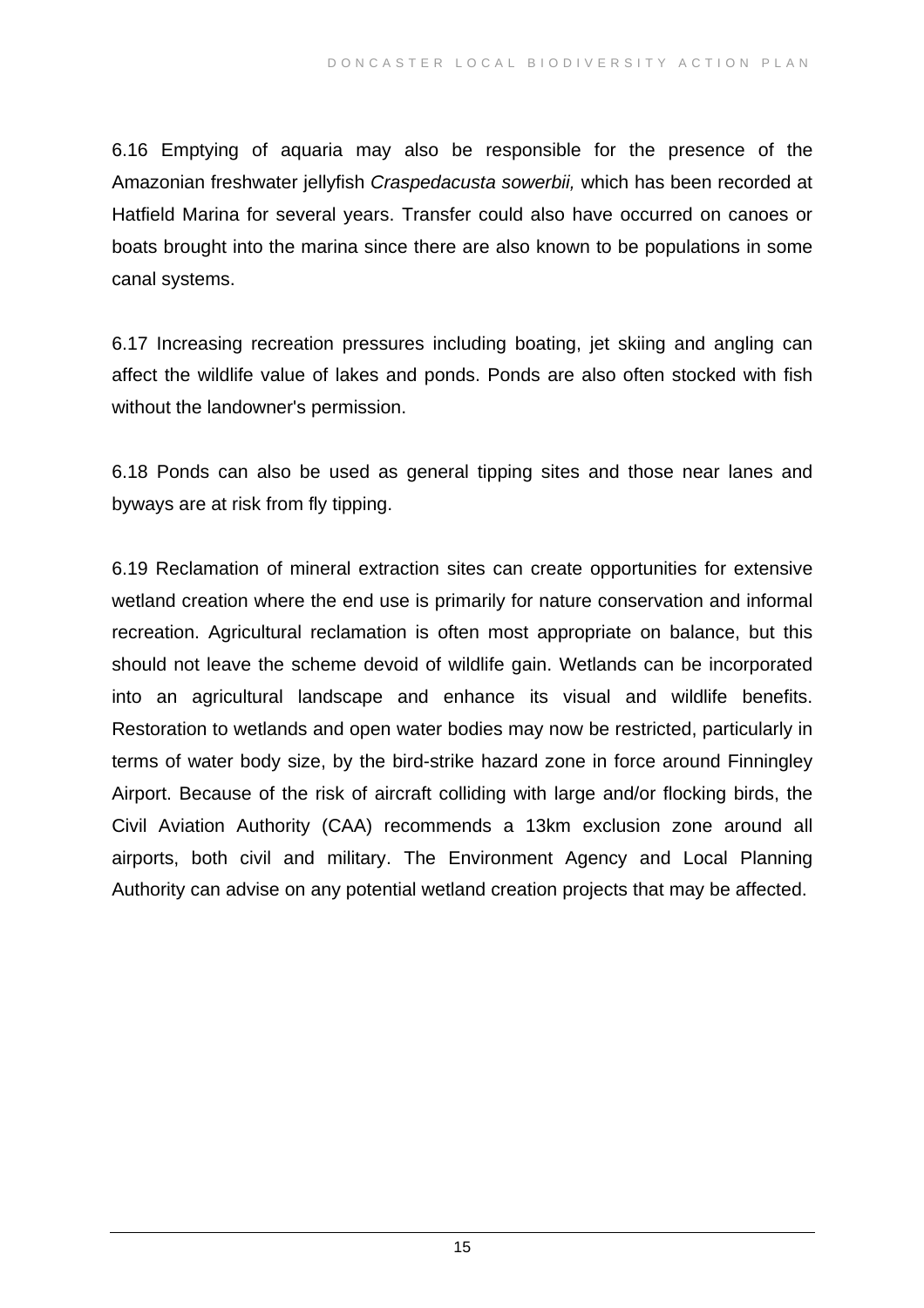## **7. Current local action**

#### **Research & Monitoring**

7.1 A funding bid is currently being prepared for a sub-regional ponds inventory project.

7.2 The borough has a diverse series of Sites of Scientific Interest (SSIs), illustrating the variety of species and habitats that are represented on sites throughout Doncaster. All SSIs were surveyed in 1996/1997 and again in 2004/2005, when additional candidate sites were also identified. Many ponds and lakes, marshes, swamps and ditches and drains have been identified as SSIs or as candidate SSIs.

7.3 Funding from the Big Lottery's Transforming Your Space initiative has enabled the further development of the Biological Records Centre at Doncaster Museum. The biological data collected as part of the project, particularly botanical information for local sites, species and habitats has enhanced the modern dataset. Historical biological information has also been transferred to the database.

7.4 The Doncaster Naturalists' Society holds regular field meetings and has carried out detailed surveys of sites with pond, marsh, swamp and ditch and drain habitats. The Society routinely submits biological records to the Local Record Centre at Doncaster Museum.

7.5 Mr Colin Howes of Doncaster Museum has undertaken detailed research into pond losses in the Fishlake area but the survey may now benefit from updating to reflect the current situation.

7.6 The Environment Agency has commissioned surveys of many drains in the Hatfield Chase Area.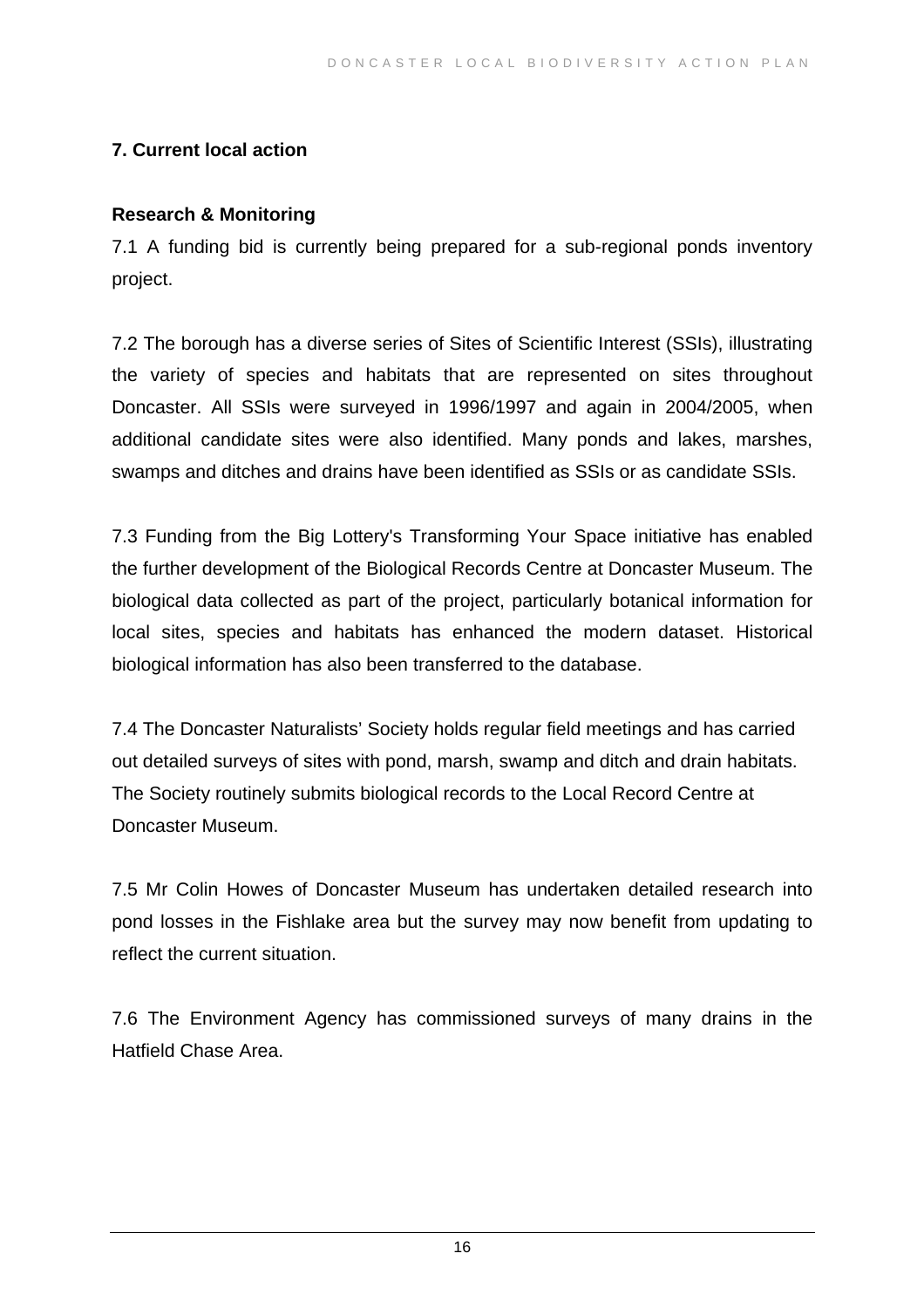## **Communications & Publicity**

7.7 The Yorkshire & Humber Biodiversity Forum has produced a leaflet on wetland and water management; outlining current issues, local action and conservation priorities. This and further information is available from [www.yhbf.org.](http://www.yhbf.org/) The leaflet was launched at a 'Planning for a wetter future' Conference, organised in partnership with the Yorkshire & Humber Assembly.

## **Safeguarding & Management**

7.8 The Local Authority owns/manages Local Nature Reserves and candidate LNRs that have ponds, marsh and ditch and drain habitats (e.g. Howell Wood, Sandall Beat Wood and Campsall Country Park. St Catherine's Lily Pond (SSI 2.22) is also in local authority ownership and is managed by the ranger service.

7.9 Sites such as Shirley Pool, Denaby Ings, and Sandall Beat and Potteric Carr are SSSIs. Management plans have been prepared and implemented for these SSSIs. Sandall Beat Wood is also an LNR and several sites with ponds, fishing lakes, marshes and swamps that are SSIs are managed by DMBC.

7.10 Funding from the Big Lottery's Transforming Your Space initiative has enabled the development of a range of biodiversity initiatives, including the resurvey of the Borough's SSIs, research projects, production of site management plans and the provision of resources (equipment, educational, activity and promotional materials) to help raise awareness and encourage participation in the management and enhancement of local biodiversity. A number of management plans have also been produced, including one for Hexthorpe Ings (SSI 2.16).

## **Funding & Resources**

7.11 The new Environmental Stewardship Scheme (entry level) provides funding for ditch management. The higher-level scheme also targets the maintenance of ponds and the creation of new habitat on land adjacent to, buffering, or linking SSSIs or UK BAP habitats. It also targets the maintenance and restoration of habitats in Sites of Importance for Nature Conservation, known locally as SSIs.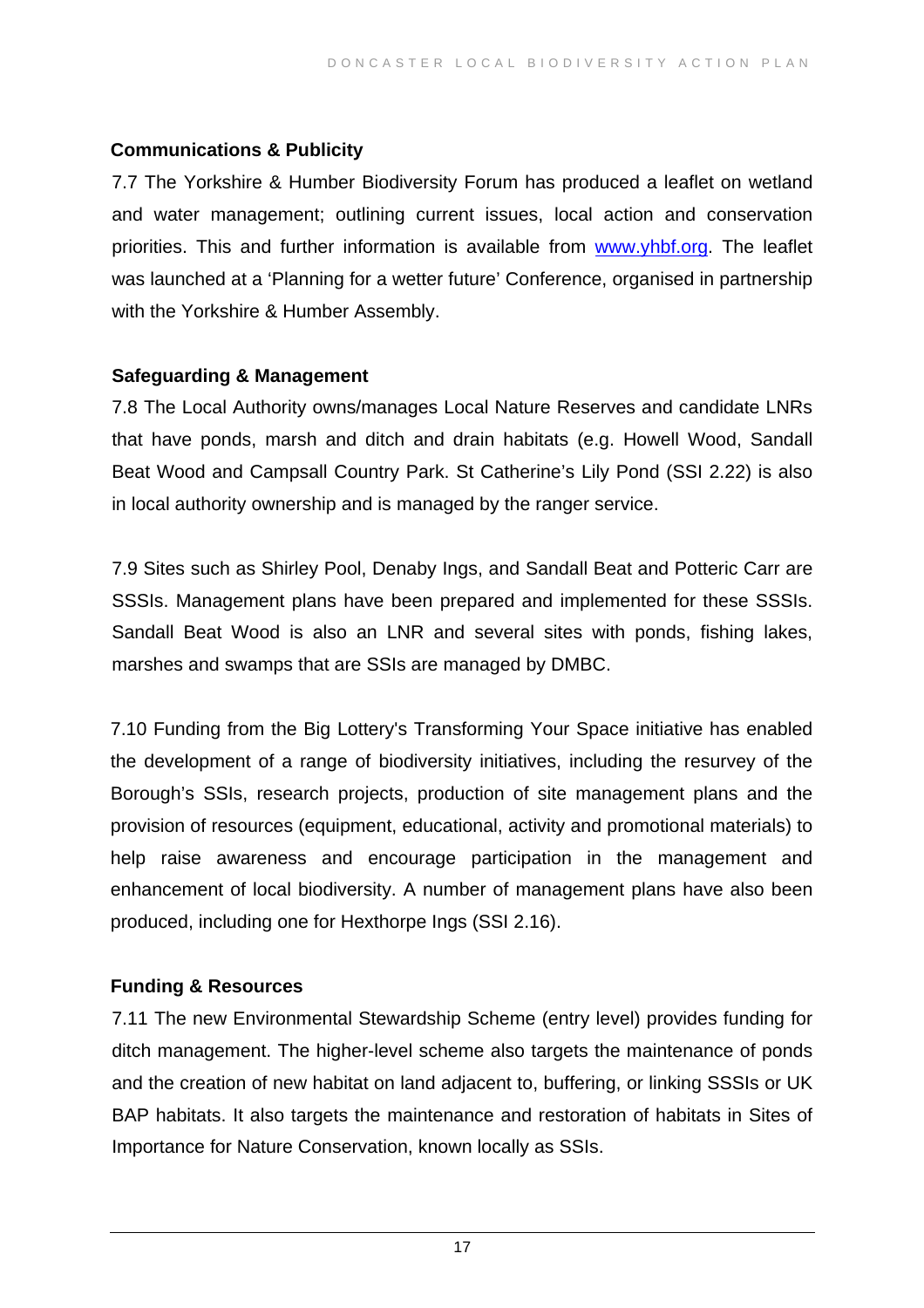7.12 There are some initiatives that aim to increase and encourage appropriate management of existing ponds, marshes and swamps and watercourses.

#### **Advisory**

7.13 DMBC has introduced a programme of continuous professional development based on planning related issues, including 'Protected species' and 'Trees and Hedgerows'. The Environmental Planning Team has produced a suite of Supplementary Planning Documents, providing guidance on: Planning for Trees and Hedgerows, Nature, Sustainable Construction and Landscape Planning on Development Sites in Doncaster

## **Links to other Strategies & Plans**

7.14 The Environment Agency is completing Catchment Flood Management Plans and Flood Risk Management Strategies, which include objectives to create more washlands and also to seek opportunities for creation of new ponds, marshes and wetlands.

7.15 Doncaster Metropolitan Borough Council's Public Rights of Way Service is currently developing its Rights Of Way Improvement Plan. This document will provide a strategic and thematic overview to the management and development of the public rights of way network across the Borough. The Plan will include some direction on the conservation and enhancement of biodiversity along rights of way, and includes provision for further work on the green lanes of the northern villages and their associated ditch lines.

## **Policy & Legislation**

7.16 The Shire Group of Internal Drainage Boards have updated and are enacting their Environmental Policies in light of current biodiversity obligations, introduced by the Natural Environment & Communities Act 2006. The policies also set out the Board's commitment to the principals of conservation and outline its strategy for monitoring and recording its environmental impact and biodiversity improvements.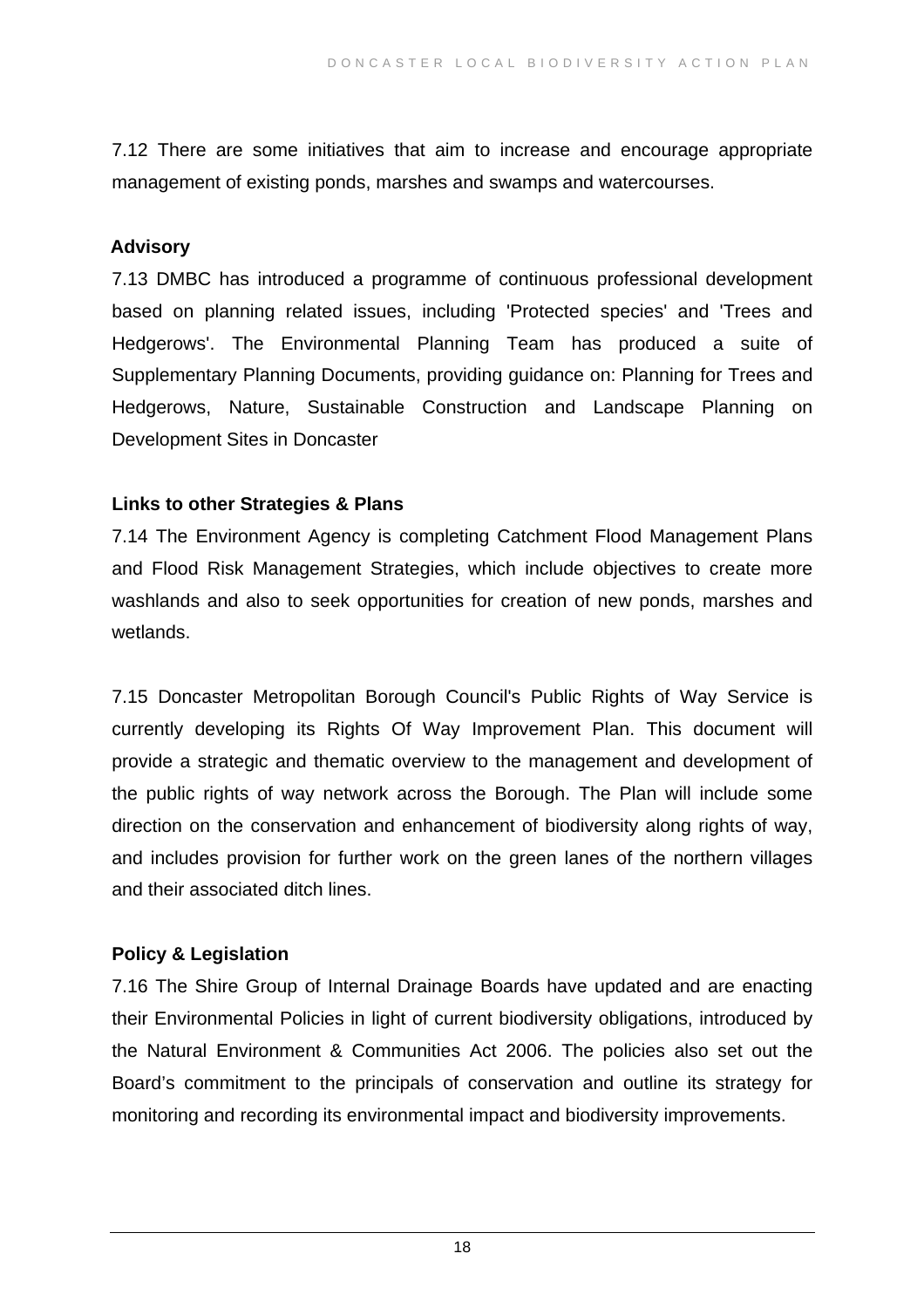## **8. Objectives, Targets and Proposed Actions**

#### **Please refer also to the Generic Actions in the LBAP Introduction & Overview document.**

| Objective            | Target     | Ref | <b>Action</b>                             | <b>Lead Partners</b> | <b>Costs</b> | Category       |
|----------------------|------------|-----|-------------------------------------------|----------------------|--------------|----------------|
| 1) To ensure the     | Continuous | 1.1 | Prevent degradation and loss of           | DMBC, Natural        | Staff costs  | Advisory/      |
| protection and       |            |     | wetland habitats resulting from           | England (NE),        |              | Safeguarding & |
| maintenance of       |            |     | development and/ or the delivery of       | Internal Drainage    |              | Management     |
| marshes and swamps,  |            |     | statutory functions by:                   | Boards (IDBs)        |              |                |
| ponds and lakes, and |            |     | 1) Having regard to the protection and    |                      |              |                |
| ditches and drains.  |            |     | enhancement of habitats when              |                      |              |                |
|                      |            |     | considering the allocation of sites, in   |                      |              |                |
|                      |            |     | line with the approach set out in PPS9    |                      |              |                |
|                      |            |     | and the priorities set out in the LBAP.   |                      |              |                |
|                      |            |     | 2) Having regard to the assessment,       |                      |              |                |
|                      |            |     | retention and enhancement of habitat      |                      |              |                |
|                      |            |     | types when formulating and making         |                      |              |                |
|                      |            |     | Development Control Policies and          |                      |              |                |
|                      |            |     | decisions, in line with the approach set  |                      |              |                |
|                      |            |     | out in PPS9 and the priorities set out in |                      |              |                |
|                      |            |     | the LBAP.                                 |                      |              |                |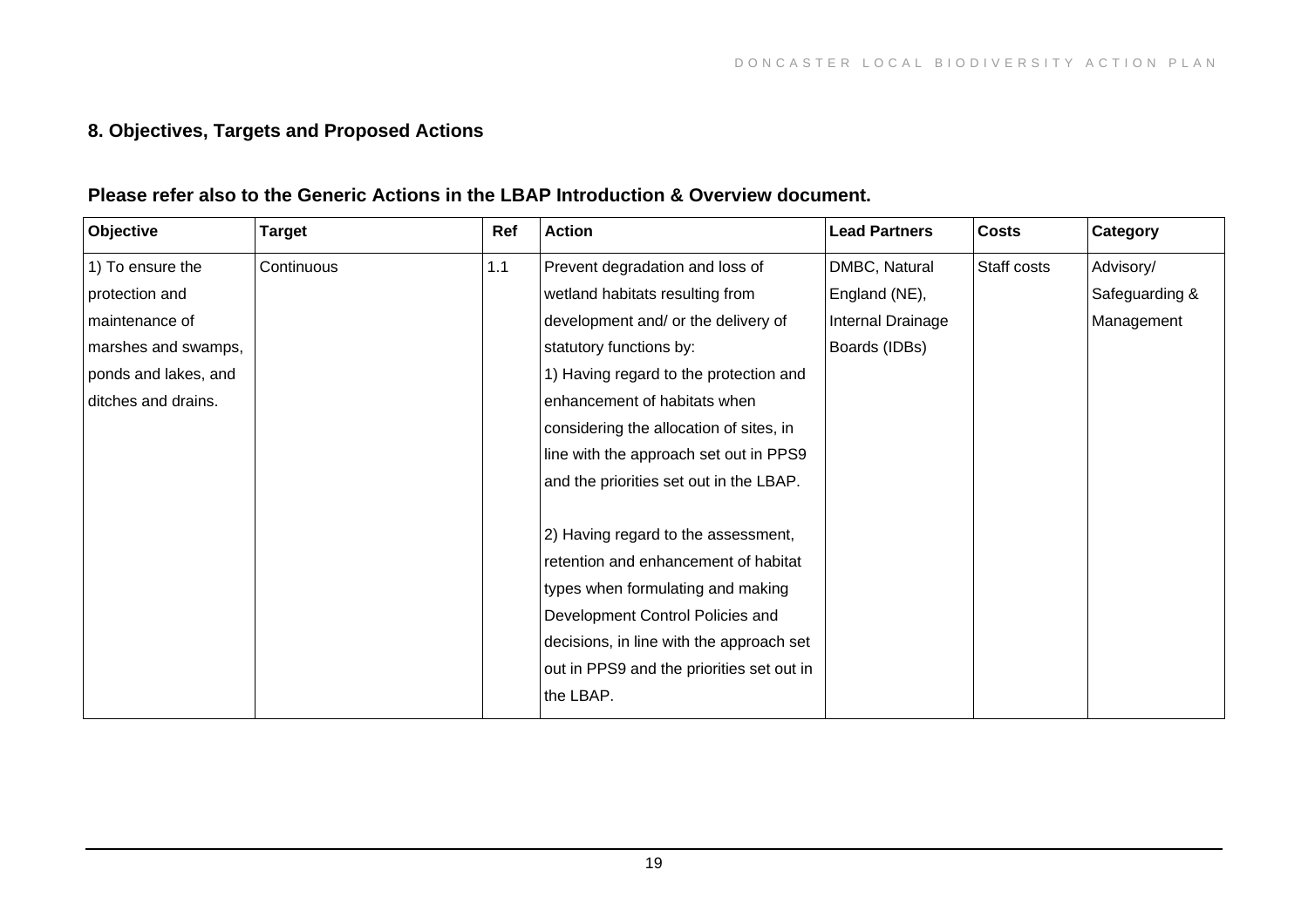| Objective | <b>Target</b> | Ref | <b>Action</b>                              | <b>Lead Partners</b> | <b>Costs</b> | Category |
|-----------|---------------|-----|--------------------------------------------|----------------------|--------------|----------|
|           |               |     | 3) Providing advice to Development         |                      |              |          |
|           |               |     | Control and Developers on appropriate      |                      |              |          |
|           |               |     | types of survey i.e. ecological and/or     |                      |              |          |
|           |               |     | hydrological, the interpretation of survey |                      |              |          |
|           |               |     | results and methods of incorporating       |                      |              |          |
|           |               |     | habitat retention and enhancement into     |                      |              |          |
|           |               |     | development proposals (for both            |                      |              |          |
|           |               |     | designated sites and non-designated        |                      |              |          |
|           |               |     | features of biodiversity value, as         |                      |              |          |
|           |               |     | identified in the LBAP.                    |                      |              |          |
|           |               |     |                                            |                      |              |          |
|           |               |     | 4) Having regard to the priorities set out |                      |              |          |
|           |               |     | in the BAP in the interpretation of        |                      |              |          |
|           |               |     | UDP/LDF policies (and any supporting       |                      |              |          |
|           |               |     | SPGs/SPDs)                                 |                      |              |          |
|           |               |     |                                            |                      |              |          |
|           |               |     | 5) Providing technical advice on the       |                      |              |          |
|           |               |     | severity, implications and nature of       |                      |              |          |
|           |               |     | suspected breaches in planning control     |                      |              |          |
|           |               |     | (either conditions or unauthorised         |                      |              |          |
|           |               |     | development).                              |                      |              |          |
|           |               |     |                                            |                      |              |          |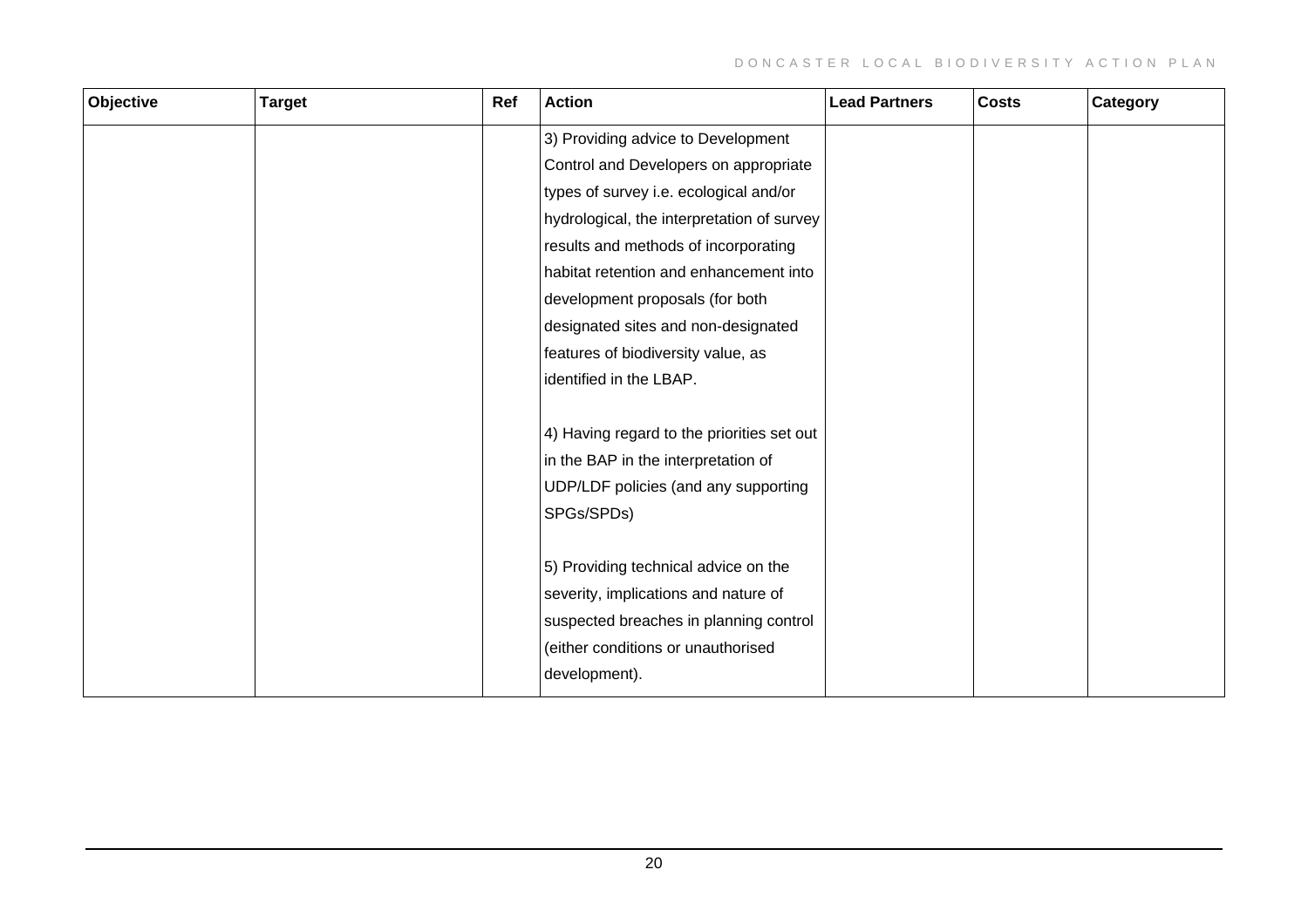| Objective | <b>Target</b> | Ref | <b>Action</b>                                                                                                                                                                                                                                                                                                                              | <b>Lead Partners</b>                                                                                       | <b>Costs</b>                                                         | Category                        |
|-----------|---------------|-----|--------------------------------------------------------------------------------------------------------------------------------------------------------------------------------------------------------------------------------------------------------------------------------------------------------------------------------------------|------------------------------------------------------------------------------------------------------------|----------------------------------------------------------------------|---------------------------------|
|           |               |     | 6) Awarding appropriate site protection<br>through designation, based upon<br>routine environmental monitoring and<br>assessment.                                                                                                                                                                                                          |                                                                                                            |                                                                      |                                 |
|           |               |     | 7) Ensuring that all Partners and<br>relevant landowners, service providers<br>and operational contractors are<br>informed of the existence and<br>importance of marsh, swamp, pond,<br>ditch and drain habitats (both<br>designated and non-designated).                                                                                  |                                                                                                            |                                                                      |                                 |
|           | Continuous.   | 1.2 | Continue to collect and maintain up-to-<br>date, standardised, biological data<br>using the Museum's Local Record<br>Centre. Promote and initiate<br>appropriate management, monitoring<br>and the exchange of environmental<br>data, to ensure the maximum level of<br>site protection is awarded and habitat<br>condition is maintained. | DMBC, NE,<br>Doncaster<br>Naturalists' Society<br>(DNS), Yorkshire<br><b>Wildlife Trust</b><br>(YWT), IDBs | Staff costs and<br>volunteer time.<br>Other costs to<br>be evaluated | Future Research<br>& Monitoring |
|           | By 2008.      | 1.3 | <b>Expand DMBC's Environmental</b><br>Planning protected species protocol to<br>include LBAP habitats and species.                                                                                                                                                                                                                         | <b>DMBC</b>                                                                                                | Staff costs                                                          | Advisory                        |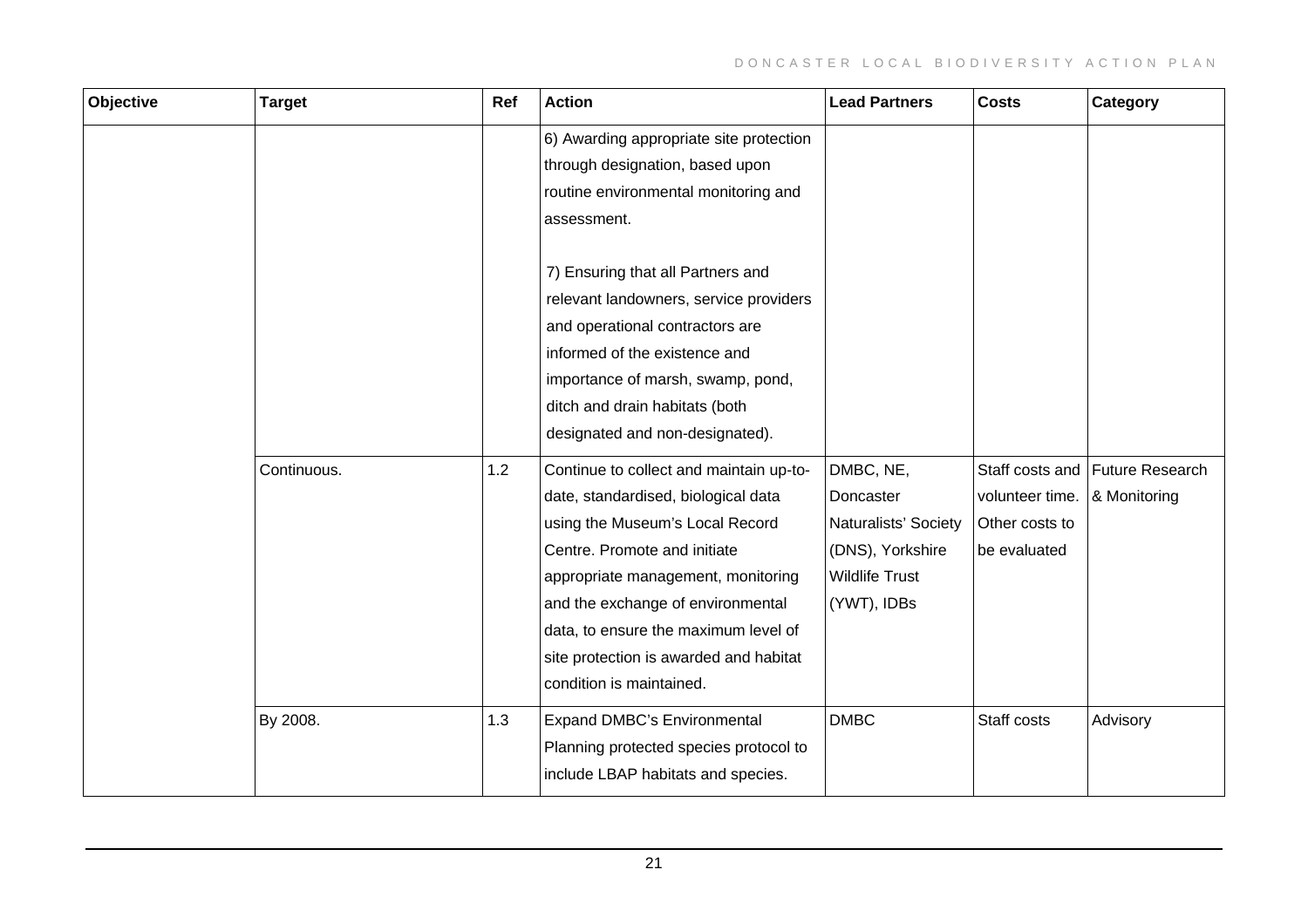| Objective | Target                       | Ref | <b>Action</b>                             | <b>Lead Partners</b> | <b>Costs</b> | Category        |
|-----------|------------------------------|-----|-------------------------------------------|----------------------|--------------|-----------------|
|           | 2 parishes by 2008.          | 1.4 | Undertake a pond survey in parishes       | DMBC, DNS            | To be        | Future Research |
|           |                              |     | that are a priority for this habitat type |                      | evaluated    | & Monitoring    |
|           |                              |     | (e.g. Fishlake). Use survey results to    |                      |              |                 |
|           |                              |     | determine the necessary conservation      |                      |              |                 |
|           |                              |     | action to take forward.                   |                      |              |                 |
|           | 1 site restored and with     | 1.5 | Restore and ensure appropriate future     | DNS, YWT, DMBC,      | To be        | Safeguarding &  |
|           | appropriate management by    |     | management of borrow pit sites that       | Environment          | evaluated    | Management      |
|           | 2009.                        |     | have become overgrown and silted up.      | Agency (EA), rail    |              |                 |
|           |                              |     |                                           | operators            |              |                 |
|           | No net loss in biodiversity  | 1.6 | Assess the impacts of new drainage        | EA, NE, IDBs         | Staff costs  | Safeguarding &  |
|           | assets as a result of new    |     | schemes on ponds, marshes and             |                      |              | Management      |
|           | drainage schemes approved    |     | swamps and drain networks, to protect     |                      |              |                 |
|           | by the EA or Natural England |     | their biodiversity value, as required     |                      |              |                 |
|           | under the EIA Regulations.   |     | under the Environment Act. Request        |                      |              |                 |
|           |                              |     | ecological and hydrological surveys       |                      |              |                 |
|           |                              |     | where necessary.                          |                      |              |                 |
|           |                              |     |                                           |                      |              |                 |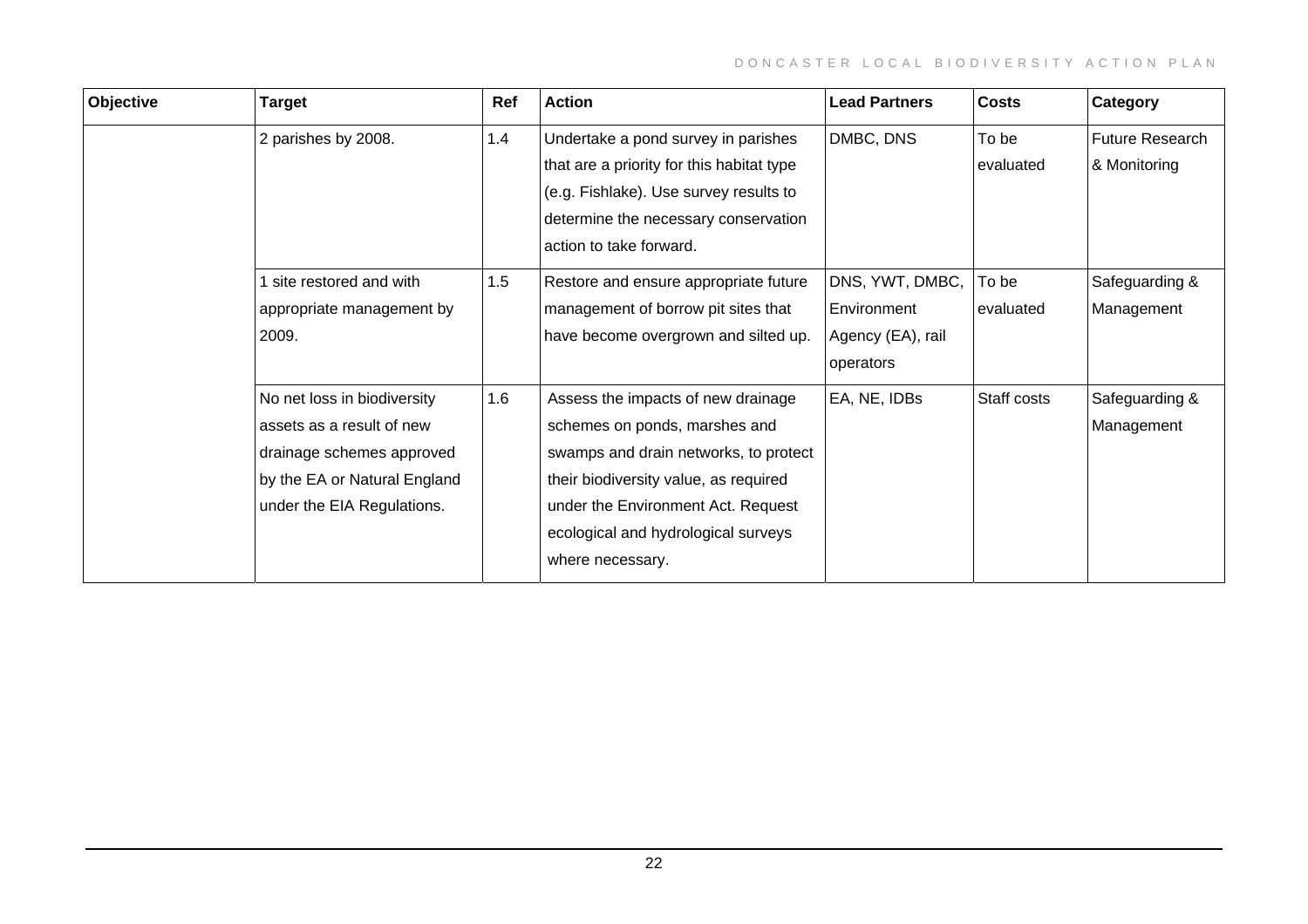| Objective | <b>Target</b>                 | Ref | <b>Action</b>                           | <b>Lead Partners</b>   | <b>Costs</b>    | Category       |
|-----------|-------------------------------|-----|-----------------------------------------|------------------------|-----------------|----------------|
|           | No net loss in biodiversity   | 1.7 | Drainage management and alterations     | IDB's                  | Negligible -    | Safeguarding & |
|           | assets as a result of drain   |     | to drainage schemes to reflect the      |                        | Part of regular | Management     |
|           | management by IDB. 5 sites    |     | requirement for sustaining and          |                        | work            |                |
|           | with management               |     | improving marsh, pond and ditch         |                        |                 |                |
|           | improvements for biodiversity |     | habitats within a catchment. Where      |                        |                 |                |
|           | by 2009.                      |     | agricultural drainage requirements      |                        |                 |                |
|           |                               |     | result in biodiversity harm alternative |                        |                 |                |
|           |                               |     | solutions to be sought and promoted.    |                        |                 |                |
|           |                               |     | Encourage and implement sympathetic     |                        |                 |                |
|           |                               |     | management regimes. Prioritise such     |                        |                 |                |
|           |                               |     | work in the Fishlake and Sykehouse      |                        |                 |                |
|           |                               |     | area.                                   |                        |                 |                |
|           | Continuous.                   | 1.8 | Ensure better regulation and pollution  | <b>DMBC</b>            | Staff costs     | Advisory/      |
|           |                               |     | control of discharges into open         |                        |                 | Safeguarding & |
|           |                               |     | watercourses to reduce contamination    |                        |                 | Management     |
|           |                               |     | by septic tanks.                        |                        |                 |                |
|           | Continuous.                   | 1.9 | Ensure better enforcement of            | <b>EA Agricultural</b> | Staff costs     | Advisory/      |
|           |                               |     | regulations regarding no-spray and no-  | Officers within the    |                 | Safeguarding & |
|           |                               |     | cultivation buffer strips beside        | Ridings and Lower      |                 | Management     |
|           |                               |     | watercourses and around ponds.          | <b>Trent areas</b>     |                 |                |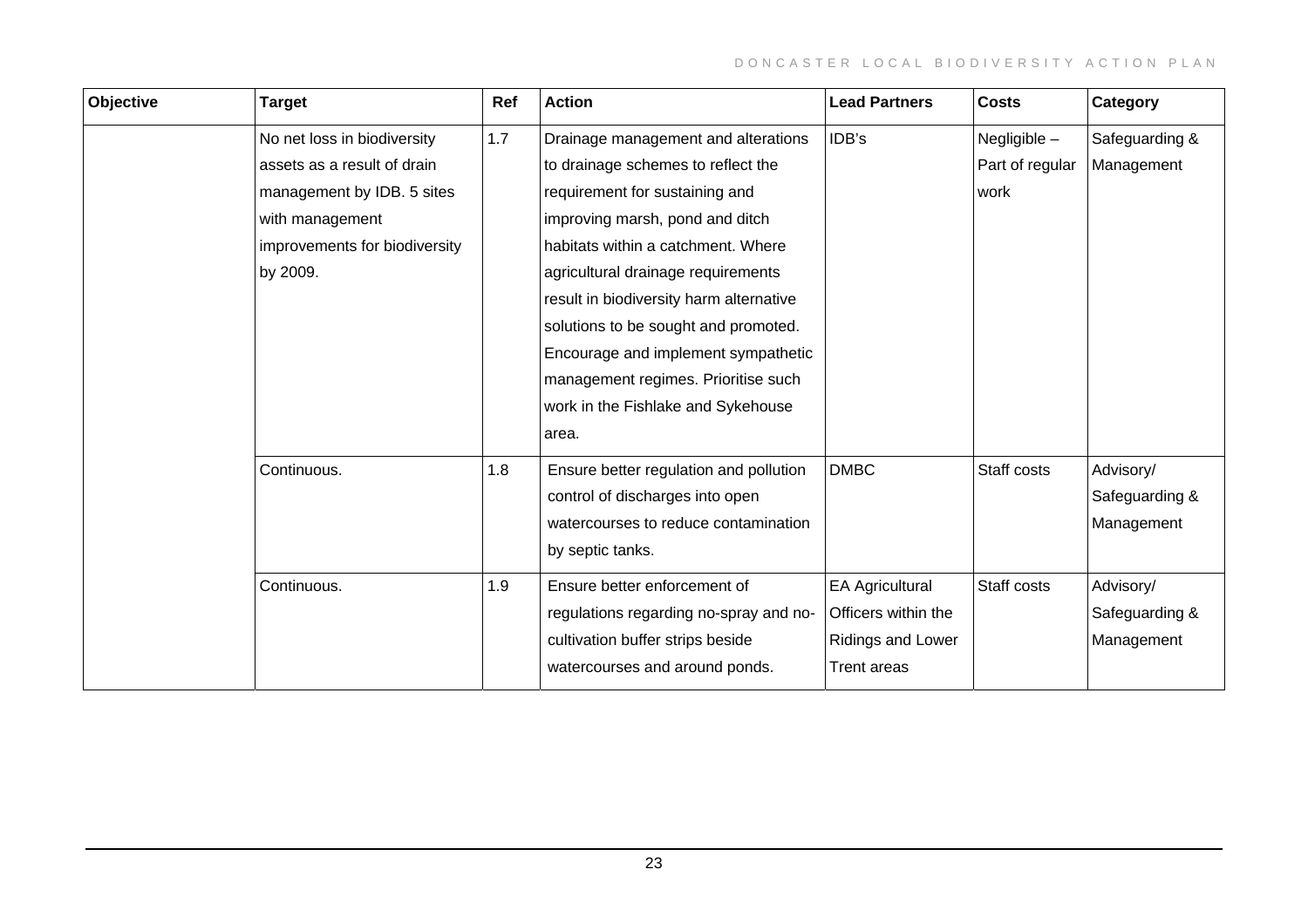| Objective | <b>Target</b> | Ref  | <b>Action</b>                           | <b>Lead Partners</b>      | <b>Costs</b> | Category               |
|-----------|---------------|------|-----------------------------------------|---------------------------|--------------|------------------------|
|           | Continuous.   | 1.10 | DMBC to support the EA policy of no     | DMBC, EA                  | Staff costs  | Policy &               |
|           |               |      | further canalisation or culverting of   |                           |              | Legislation/           |
|           |               |      | streams, ditches and drains, wherever   |                           |              | Safeguarding and       |
|           |               |      | possible, through delivery of statutory |                           |              | Management.            |
|           |               |      | functions and in undertaking land       |                           |              |                        |
|           |               |      | management activities on DMBC land.     |                           |              |                        |
|           | By 2010.      | 1.11 | Develop a Pond Inventory - Carry out a  | DBAP, DMBC,               | To be        | <b>Future Research</b> |
|           |               |      | comprehensive pond survey for the       | DNS, Ponds                | evaluated    | & Monitoring           |
|           |               |      | whole borough to identify, map and      | <b>Conservation Trust</b> |              |                        |
|           |               |      | quantify ponds in relation to their     | (PCT), YWT                |              |                        |
|           |               |      | current biodiversity value and their    |                           |              |                        |
|           |               |      | potential value.                        |                           |              |                        |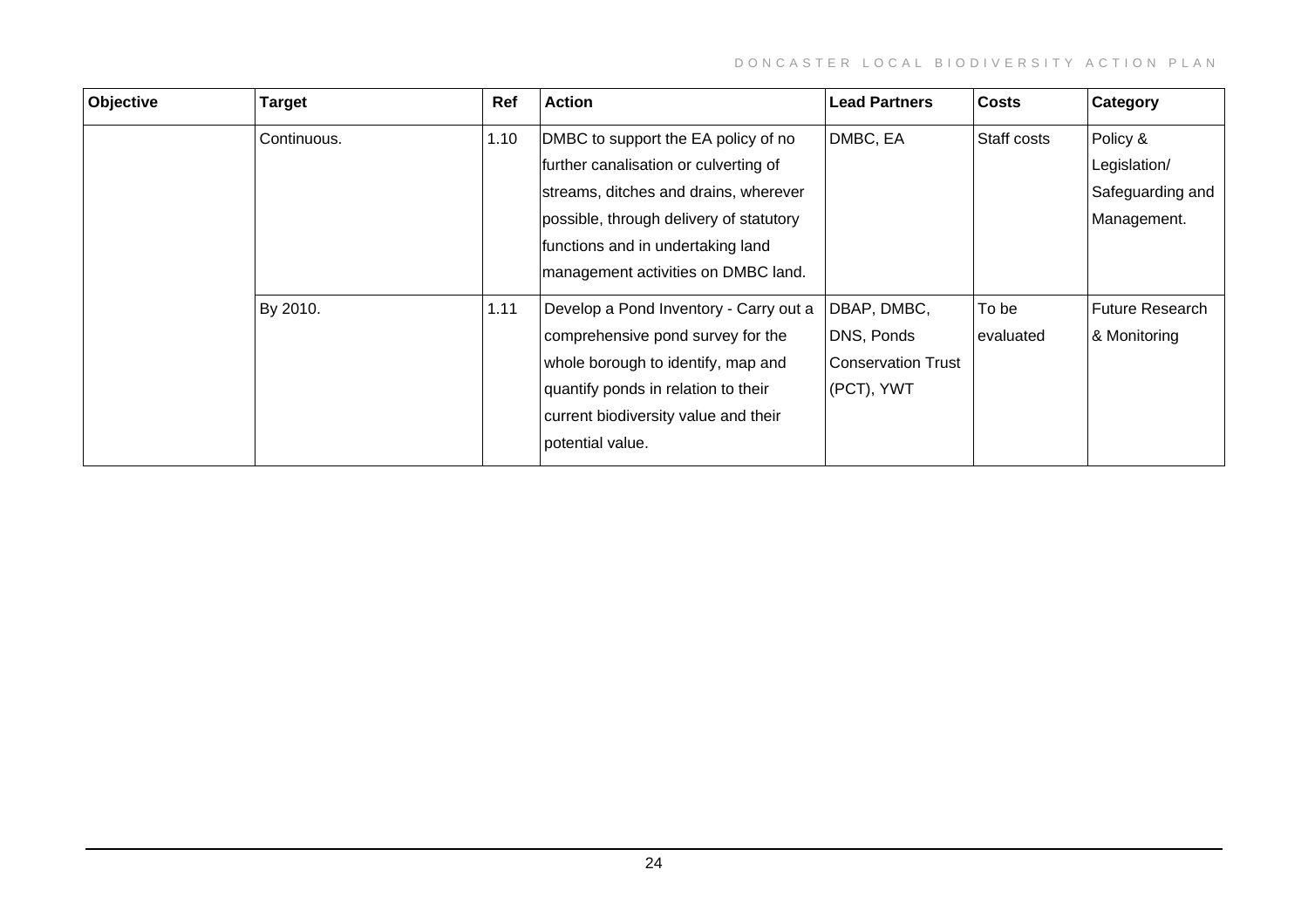| Objective            | <b>Target</b>                                              | Ref | <b>Action</b>                          | <b>Lead Partners</b>     | <b>Costs</b> | Category           |
|----------------------|------------------------------------------------------------|-----|----------------------------------------|--------------------------|--------------|--------------------|
|                      | 2) To restore degraded $\vert$ 2 sites with active habitat | 2.1 | 1) Identify riparian landowners of     | NE, Farming &            | To be        | Safeguarding &     |
| sites and ensure     | management by 2008 and a                                   |     | existing degraded open water habitats. | <b>Wildlife Advisory</b> | evaluated    | Management/        |
| appropriate          | further 2 sites by 2010.                                   |     |                                        | Group (FWAG), EA,        |              | Habitat Creation & |
| management of        |                                                            |     | 2) Aim to get farmland adjacent to     | IDBs, DMBC, PCT,         |              | Restoration        |
| marshes and swamps,  |                                                            |     | drains and around ponds, marsh and     | Private landowners,      |              |                    |
| ponds and lakes, and |                                                            |     | swamp under Higher-Level ESS.          | EA                       |              |                    |
| ditches and drains.  |                                                            |     | Provide assistance to owners seeking   |                          |              |                    |
|                      |                                                            |     | funding for nature conservation        |                          |              |                    |
|                      |                                                            |     | management and provide advice on       |                          |              |                    |
|                      |                                                            |     | management techniques in order to      |                          |              |                    |
|                      |                                                            |     | implement the appropriate              |                          |              |                    |
|                      |                                                            |     | management:                            |                          |              |                    |
|                      |                                                            |     |                                        |                          |              |                    |
|                      |                                                            |     | 3) NE to provide baseline data on      |                          |              |                    |
|                      |                                                            |     | current number of landholdings with    |                          |              |                    |
|                      |                                                            |     | Environmental Stewardship relating to  |                          |              |                    |
|                      |                                                            |     | open water habitats.                   |                          |              |                    |
|                      | 1 event by 2008.                                           | 2.2 | Run a promotional event for farmers to | DMBC, NE, EA,            | To be        | Advisory/          |
|                      |                                                            |     | advise and encourage sensitive         | IDBs, FWAG,              | evaluated    | Communications     |
|                      |                                                            |     | management of open water habitat.      | Linking the              |              | & publicity        |
|                      |                                                            |     |                                        | <b>Environment And</b>   |              |                    |
|                      |                                                            |     |                                        | Farming (LEAF)           |              |                    |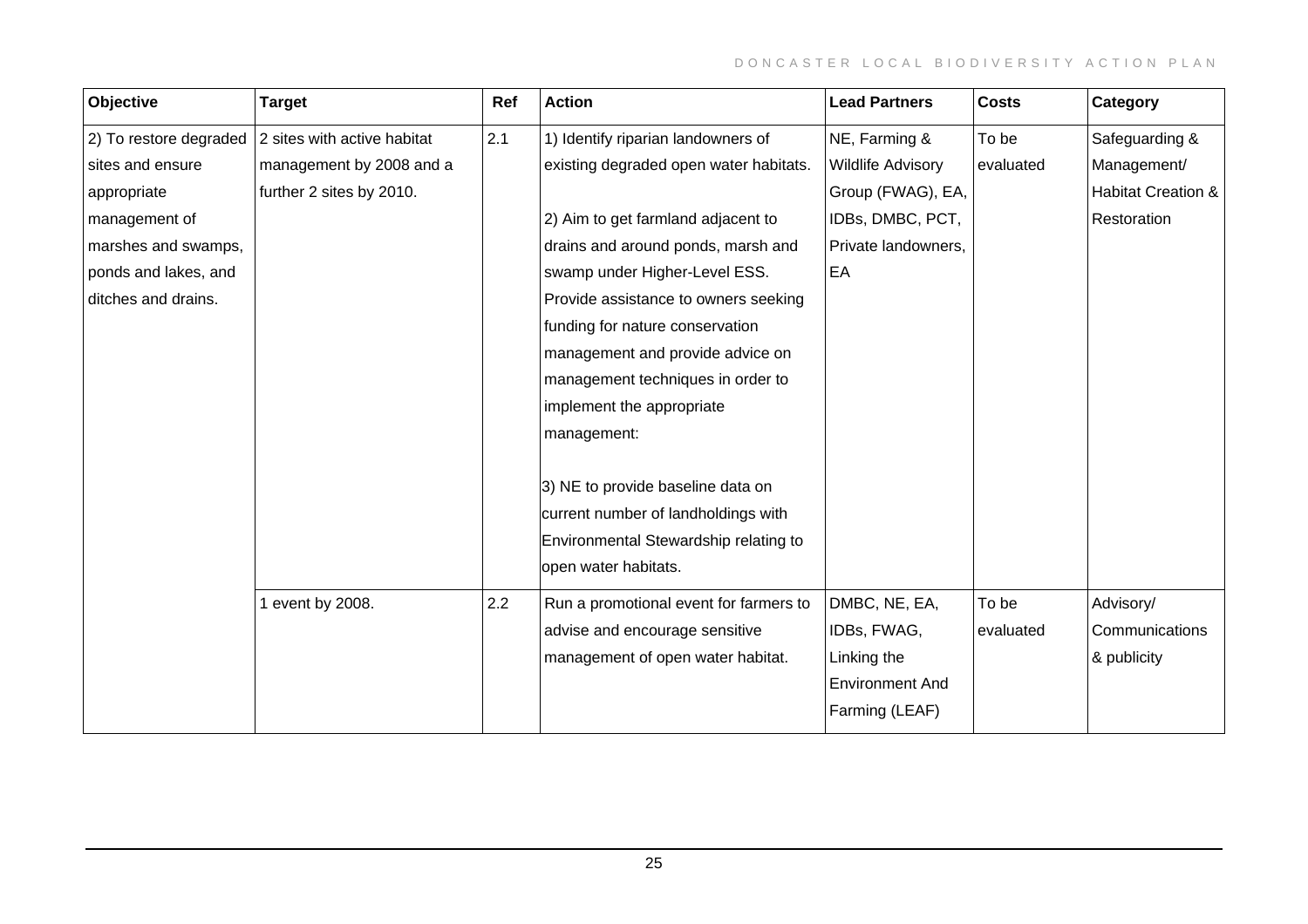| Objective | <b>Target</b> | Ref | <b>Action</b>                                   | <b>Lead Partners</b> | <b>Costs</b>             | Category       |
|-----------|---------------|-----|-------------------------------------------------|----------------------|--------------------------|----------------|
|           | By 2008.      | 2.3 | Review the Environmental Stewardship            | NE, DBAP             | Staff costs and Policy & |                |
|           |               |     | targeting statements. Check the                 |                      | volunteer time           | Legislation    |
|           |               |     | following are included as initiatives to        |                      |                          |                |
|           |               |     | increase Stewardship points.                    |                      |                          |                |
|           |               |     | Traditional management of bank<br>$\bullet$     |                      |                          |                |
|           |               |     | side trees (pollarding).                        |                      |                          |                |
|           |               |     | Selection of appropriate native<br>$\bullet$    |                      |                          |                |
|           |               |     | plants in newly created ponds.                  |                      |                          |                |
|           |               |     | Bank stabilisation/erosion-<br>$\bullet$        |                      |                          |                |
|           |               |     | prevention using soft engineering               |                      |                          |                |
|           |               |     | techniques.                                     |                      |                          |                |
|           |               |     | Control of vegetation - especially<br>$\bullet$ |                      |                          |                |
|           |               |     | invasive alien species                          |                      |                          |                |
|           |               |     | Management of fishponds, control<br>$\bullet$   |                      |                          |                |
|           |               |     | of fish introductions and waterfowl             |                      |                          |                |
|           |               |     | numbers                                         |                      |                          |                |
|           |               |     | Control and management of<br>$\bullet$          |                      |                          |                |
|           |               |     | recreational uses including water               |                      |                          |                |
|           |               |     | sports.                                         |                      |                          |                |
|           | Continuous.   | 2.4 | Investigate the acquisition (where              | YWT, DMBC, local     | £5,000 per ha            | Safeguarding & |
|           |               |     | necessary, and feasible) of wetland             | <b>Trusts</b>        |                          | Management     |
|           |               |     | sites of local significance, in order to        |                      |                          |                |
|           |               |     | ensure their future management for the          |                      |                          |                |
|           |               |     | benefit of biodiversity.                        |                      |                          |                |
|           |               |     |                                                 |                      |                          |                |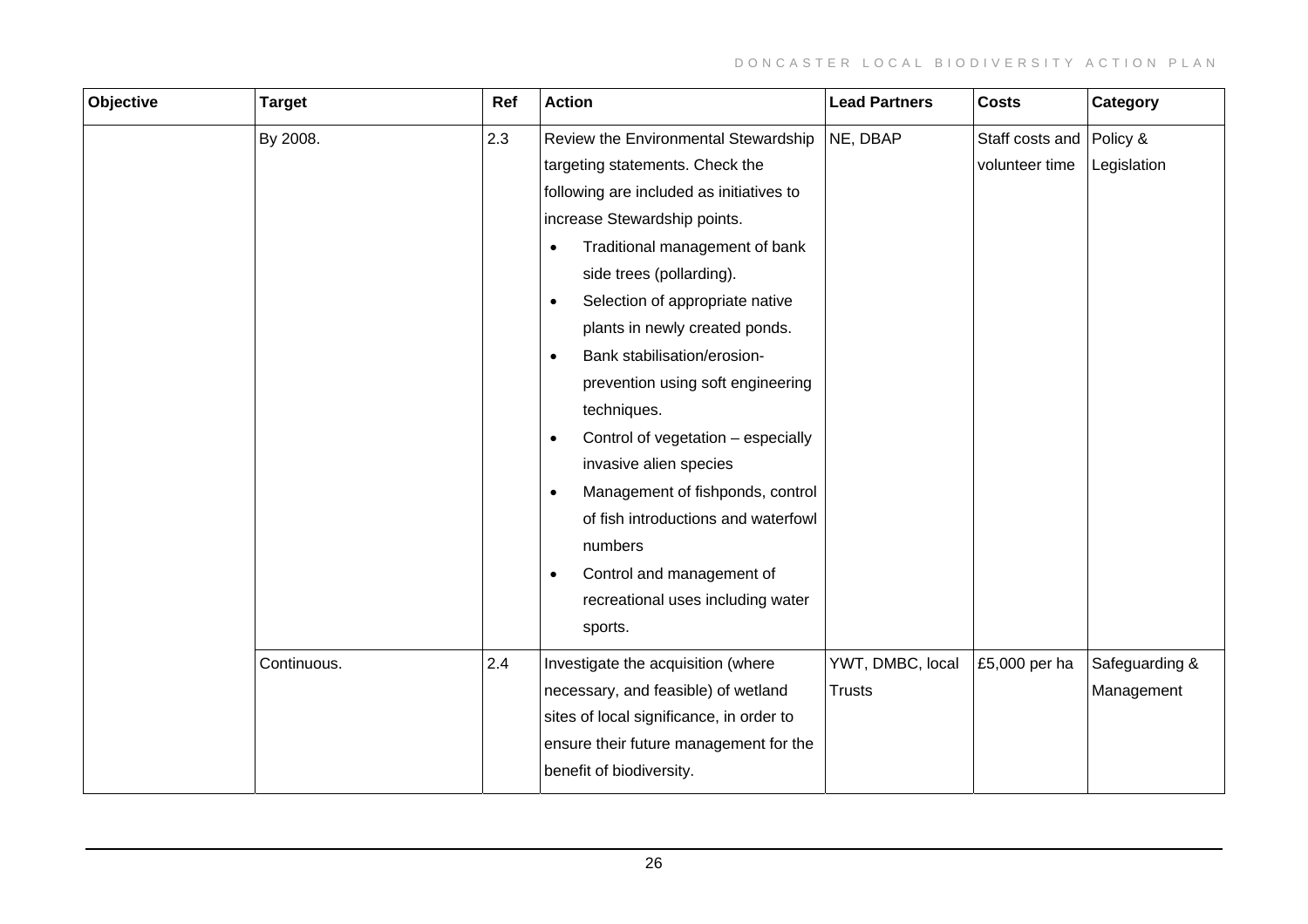| Objective | <b>Target</b>                                                         | Ref | <b>Action</b>                                                                                                                                                                                                                                                 | <b>Lead Partners</b>          | <b>Costs</b>                                                         | Category                                                            |
|-----------|-----------------------------------------------------------------------|-----|---------------------------------------------------------------------------------------------------------------------------------------------------------------------------------------------------------------------------------------------------------------|-------------------------------|----------------------------------------------------------------------|---------------------------------------------------------------------|
|           | Continuous.                                                           | 2.5 | 1) Ensure the continuation and<br>expansion of the FLAG scheme to<br>address littering of watercourses and<br>illegal tipping in ponds and ditches.<br>2) Combine this with a public<br>awareness campaign and strict<br>enforcement of fly tipping offences. | DMBC, EA                      | Negligible -<br>part of regular<br>work                              | Safeguarding &<br>Management /<br>Communications<br>& Publicity     |
|           | By 2008.                                                              | 2.6 | Set up a wetland restoration project<br>group, to focus on the development and<br>implementation of wetland restoration<br>schemes, including securing funds for<br>all aspects of works and project<br>management.                                           | All partners                  | Staff costs and<br>volunteer time                                    | Safeguarding and<br>Management /<br>Communications<br>and publicity |
|           | Re-instate wet conditions on 2<br>former floodplain sites by<br>2010. | 2.7 | Undertake works such as the removal<br>of flood banks to re-connect segregated<br>flood-plain sites with their river.<br>Undertake any initial management<br>works such as scrub removal, as<br>necessary.                                                    | EA lead, all DBAP<br>partners | £5000 to £50<br>000 per ha<br>depending on<br>individual<br>projects | Habitat Creation &<br>Restoration                                   |
|           | Develop and implement 3<br>Water Level Management<br>Plans by 2010.   | 2.8 | Draw up and implement Water Level<br>Management Plans for key sites<br>affected by land drainage schemes;<br>Shirley Pool and Thorne Moors (IDB),<br>Hatfield Moors (EA).                                                                                     | EA, IDB                       | To be<br>evaluated                                                   | Safeguarding &<br>Management                                        |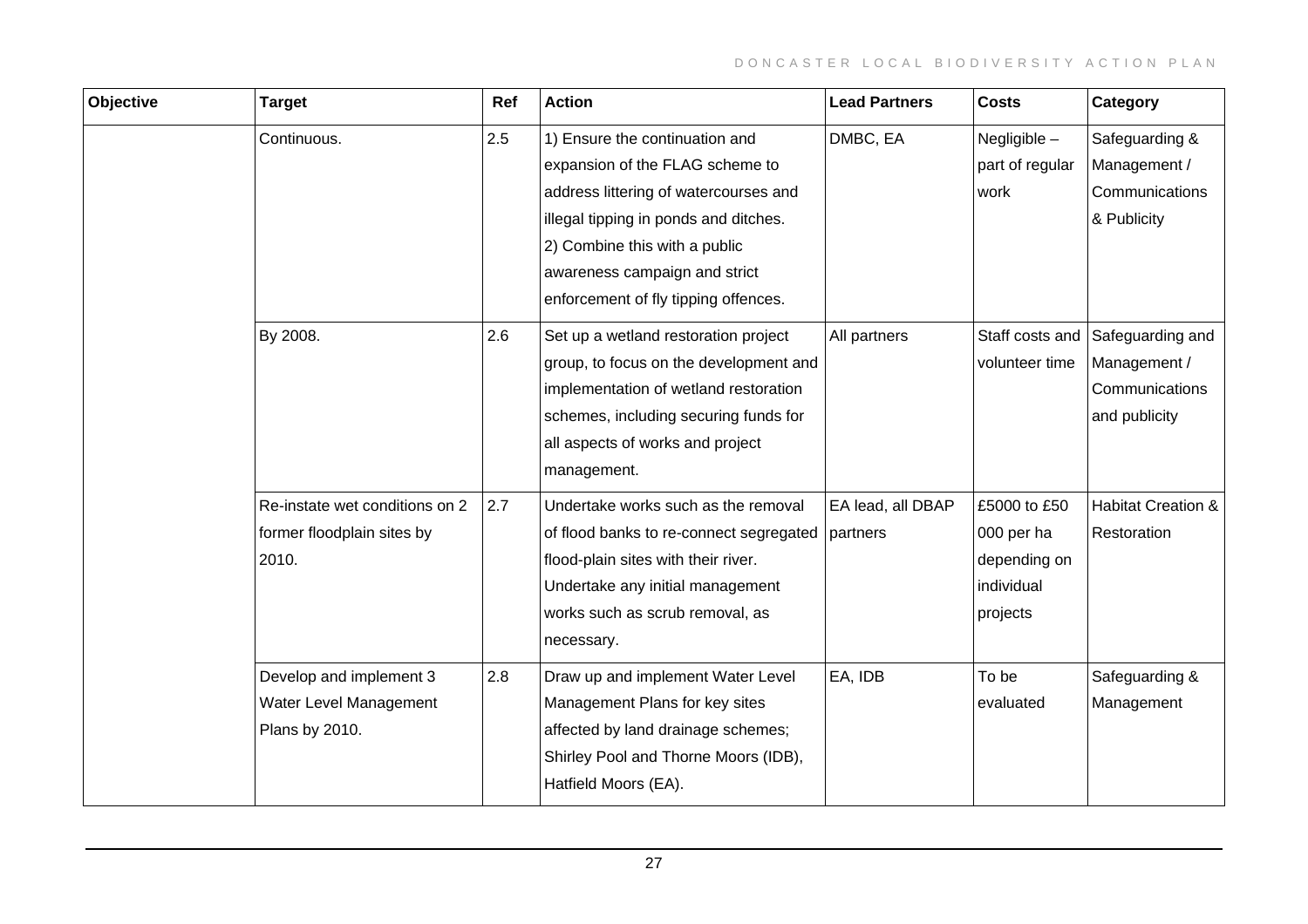| Objective                 | <b>Target</b>                   | Ref | <b>Action</b>                             | <b>Lead Partners</b>      | <b>Costs</b>                    | Category                 |
|---------------------------|---------------------------------|-----|-------------------------------------------|---------------------------|---------------------------------|--------------------------|
|                           | 5 sites by 2010.                | 2.9 | Identify all wetland sites where Priority | DMBC, NE, IDBs,           | To be                           | Species                  |
|                           |                                 |     | Species are present and implement         | EA, BW, FWAG,             | evaluated                       | Management &             |
|                           |                                 |     | appropriate specialist management         | Private landowners        |                                 | Protection               |
|                           |                                 |     | schemes to benefit these species.         |                           |                                 |                          |
| 3) To create 2ha of       | 1 ha of new habitat created by  | 3.1 | Work with landowners to find sites        | EA, IDB                   | £5000 to                        | <b>Habit at Creation</b> |
| marshes, swamps,          | 2010.                           |     | where new wetlands can be created as      |                           | £50,000 per ha   & Restoration/ |                          |
| ponds and lakes and       |                                 |     | part of flood defence works and re-       |                           | depending on                    | Advisory                 |
| ditches and drains        |                                 |     | alignment of defences without loss of     |                           | individual                      |                          |
| linked to existing river, |                                 |     | other priority habitats.                  |                           | projects                        |                          |
| stream, ditch and drain   | 3 new landholdings with         | 3.2 | Areas affected by mining subsidence       | BW, IDB, Private          | Staff costs and Advisory/       |                          |
| systems.                  | higher-level Environmental      |     | (such as Blackshaw Clough) to be the      | Landowners, NE,           | volunteer time                  | Communications           |
|                           | Stewardship incorporating       |     | focus of work to encourage landowners     | FWAG, Coal                |                                 | & publicity              |
|                           | aquatic habitats by 2010.       |     | to allow reversion of areas to            | Authority, YWT,           |                                 |                          |
|                           |                                 |     | marshland, basin mire fen, swamp and      | DBAP, DNS and             |                                 |                          |
|                           |                                 |     | other aquatic habitats, by encouraging    | Thorne & Hatfield         |                                 |                          |
|                           |                                 |     | entry into higher level Environmental     | <b>Moors Conservation</b> |                                 |                          |
|                           |                                 |     | Stewardship Schemes.                      | Forum (THMCF)             |                                 |                          |
|                           | 1 ha of wetland habitat created | 3.3 | Promote the restoration of mineral        | DMBC, mineral site        | To be                           | Safeguarding &           |
|                           | through mineral site            |     | extraction sites to a diverse mosaic of   | owners/ Developers        | evaluated                       | Management               |
|                           | restoration, by 2010.           |     | wetland habitats, including the           |                           |                                 |                          |
|                           |                                 |     | necessary provision for associated        |                           |                                 |                          |
|                           |                                 |     | priority species.                         |                           |                                 |                          |
|                           |                                 |     |                                           |                           |                                 |                          |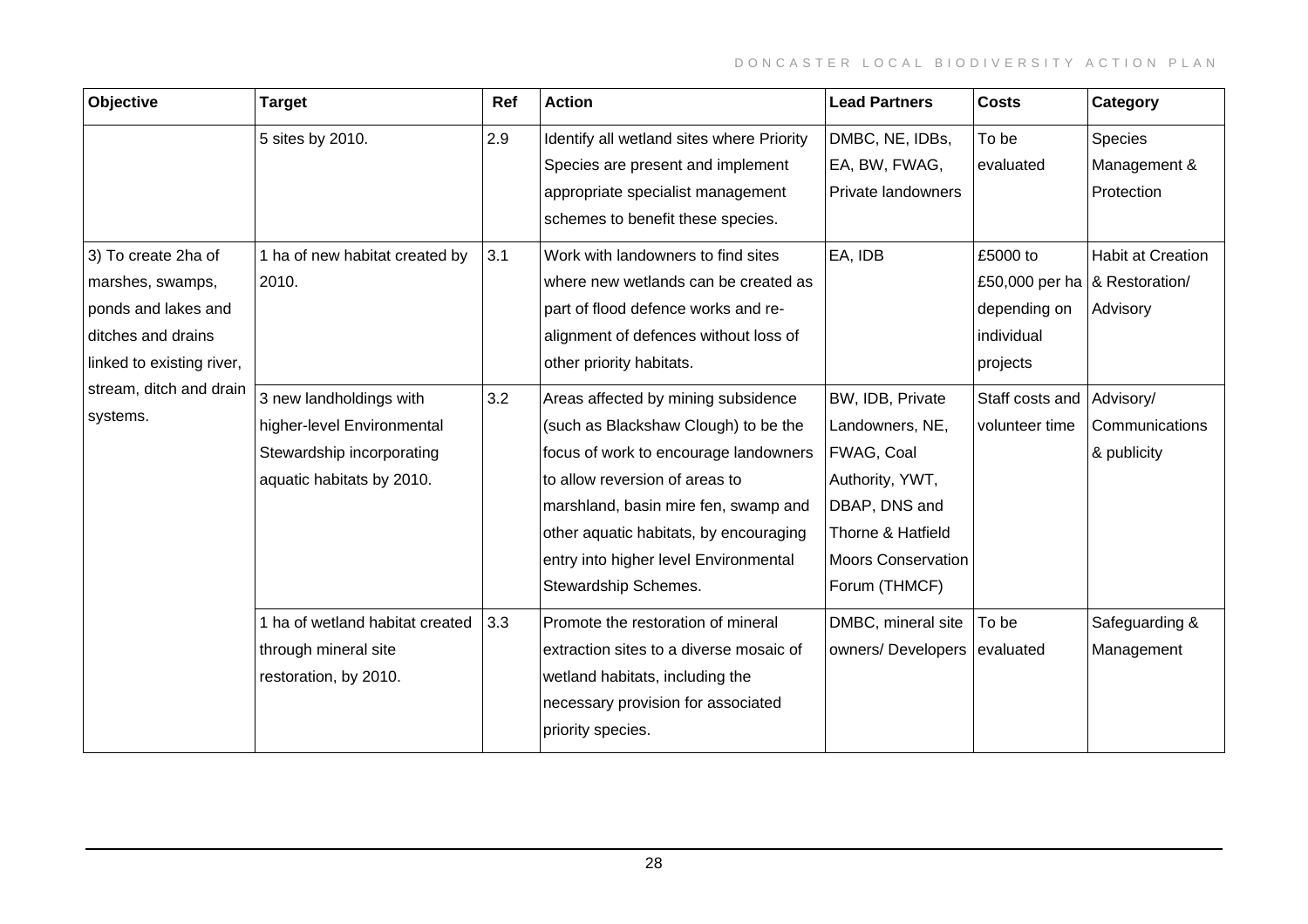| <b>Objective</b>                                                                            | <b>Target</b>            | Ref | <b>Action</b>                                                                                                                                                   | <b>Lead Partners</b>                                                                              | <b>Costs</b>       | Category                                   |
|---------------------------------------------------------------------------------------------|--------------------------|-----|-----------------------------------------------------------------------------------------------------------------------------------------------------------------|---------------------------------------------------------------------------------------------------|--------------------|--------------------------------------------|
| 4) Raise public<br>awareness of the<br>importance and special                               | By 2008.                 | 4.1 | Run a pond species survey and<br>identification workshop open to the<br>general public.                                                                         | DNS, YWT                                                                                          | £256               | Communications<br>& Publicity/<br>Advisory |
| characteristics of<br>marsh and swamp,<br>pond and lake and<br>ditch and drain<br>habitats. | By 2009.                 | 4.2 | Continue the programme of LNR<br>designation to include more sites of<br>open water and drain habitats close to<br>the urban population e.g. Hexthorpe<br>Ings. | <b>DMBC</b>                                                                                       | To be<br>evaluated | Safeguarding &<br>Management               |
|                                                                                             | 1 demonstration by 2009. | 4.3 | Promote good management practice<br>through the use of demonstration site<br>and workshop event.                                                                | DMBC, EA, FWAG,<br>LEAF, EN YWT,<br><b>British Trust for</b><br>Conservation<br>Volunteers (BTCV) | £2640              | Advisory                                   |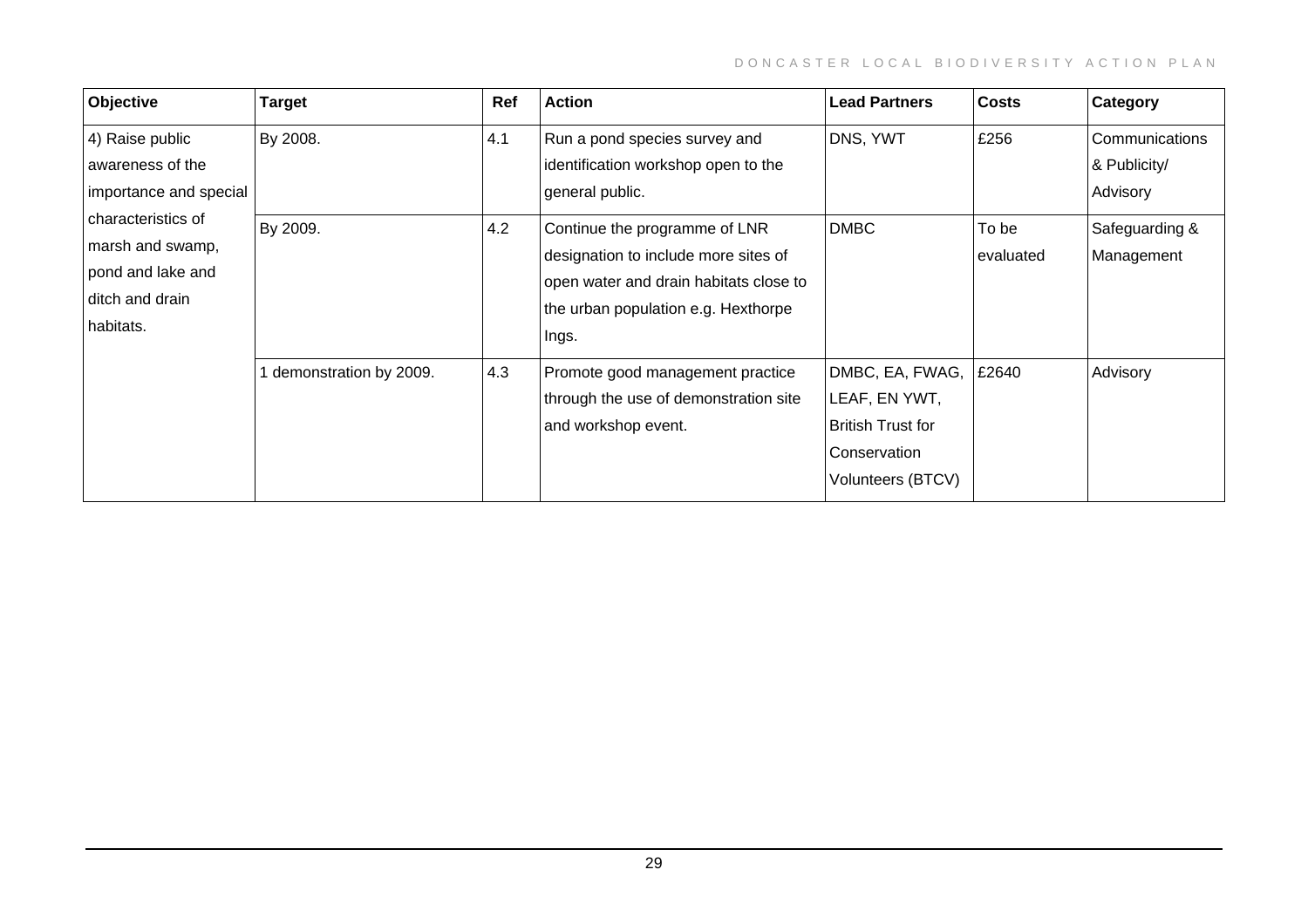#### **9. Indicative Habitat distribution & Opportunities map (Map 1)**

The distribution of Marshes and Swamps, Lakes and Ponds, Ditches and Drains (Map 1) has been indicated by mapping species considered to be local indicators for these habitats, as selected by local experts. Certain species that may be considered to be typical indicators of the habitats have not been used, due to them being abundant throughout the Borough, or unrepresentative of a local habitat peculiarity.

The indicator species for this habitat are:

Callitriche stagnallis sens str, Callitriche stagnallis sens lat, Eleocharis palustris, Elodea Canadensis, Elodea nuttalli, Glyceria maxima, Iris pseudacorus, Lemna trisulca, Lycopus europaeus, Lythum salicaria, Phragmites australis, Potamogeton natans, Ranunculus flammula, Sparganium erectum, Typha latifola, Myosotis scorpioides

The species records have been compiled based on 1km grid squares of the Borough. The resulting score is based on how many of the different species are found within a particular square, reflecting a degree of match to the species assemblage, and not the number of records of a specific species.

To indicate how good a match each grid square is to the habitats a graduated colour has been applied, based on how many species are recorded in that square as a percentage of the highest number of matches. The higher percentage shows a better species match and therefore is a better indicator that the species assemblage exists, or could exist in that area. The percentages are split down as follows:

- 0% No matches in a grid square these are left blank
- 1-25% | 1-3 Species • 26-50% 4-7 Species
- **51-75%** 8-10 Species
- 76-100% 11-14 Species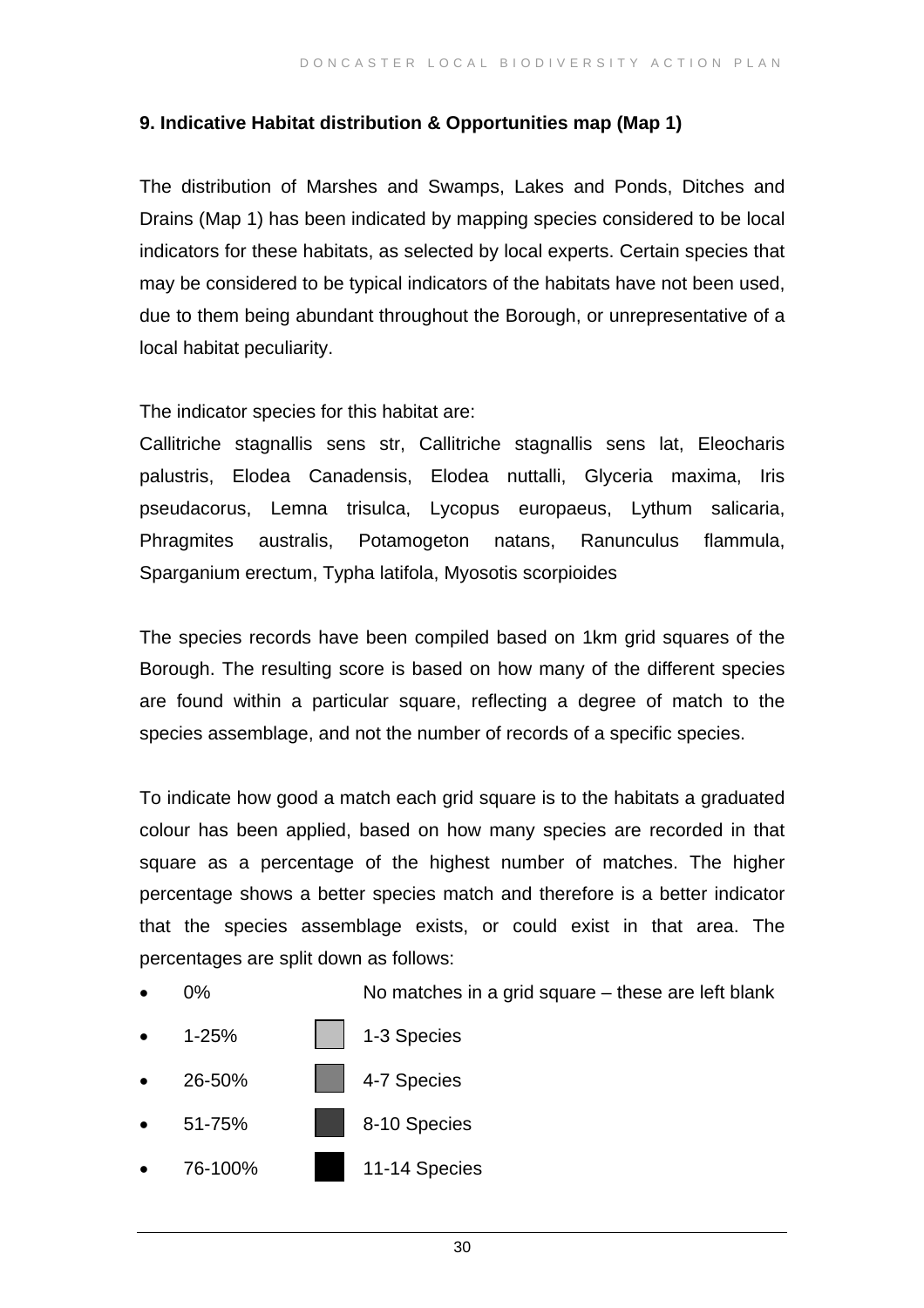

# Marshes and Swamps, Lakes and Ponds, Ditches and Drains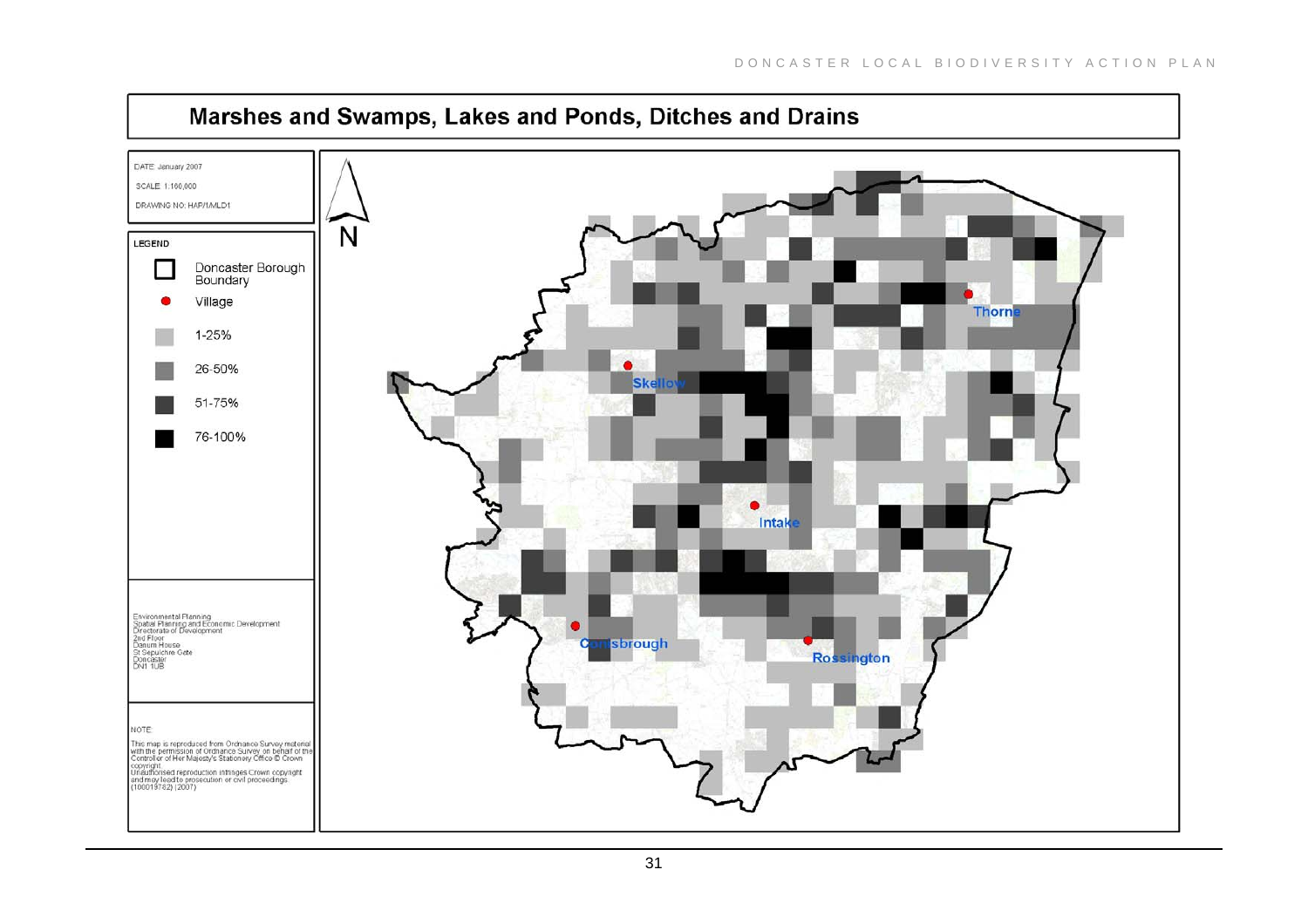## **9. Indicative Habitat distribution & Opportunities map (Map 2)**

The map for Marshes and Swamps, Lakes and Ponds, Ditches and Drains (Map 2) has been constructed using a range of information from the local Internal Drainage Boards (IDB's), this includes:

- All IDB Drains
- $\bullet$ All IDB pumping stations

The area covered by each of the IDB's is also shown.

Known locations of standing water are also shown -